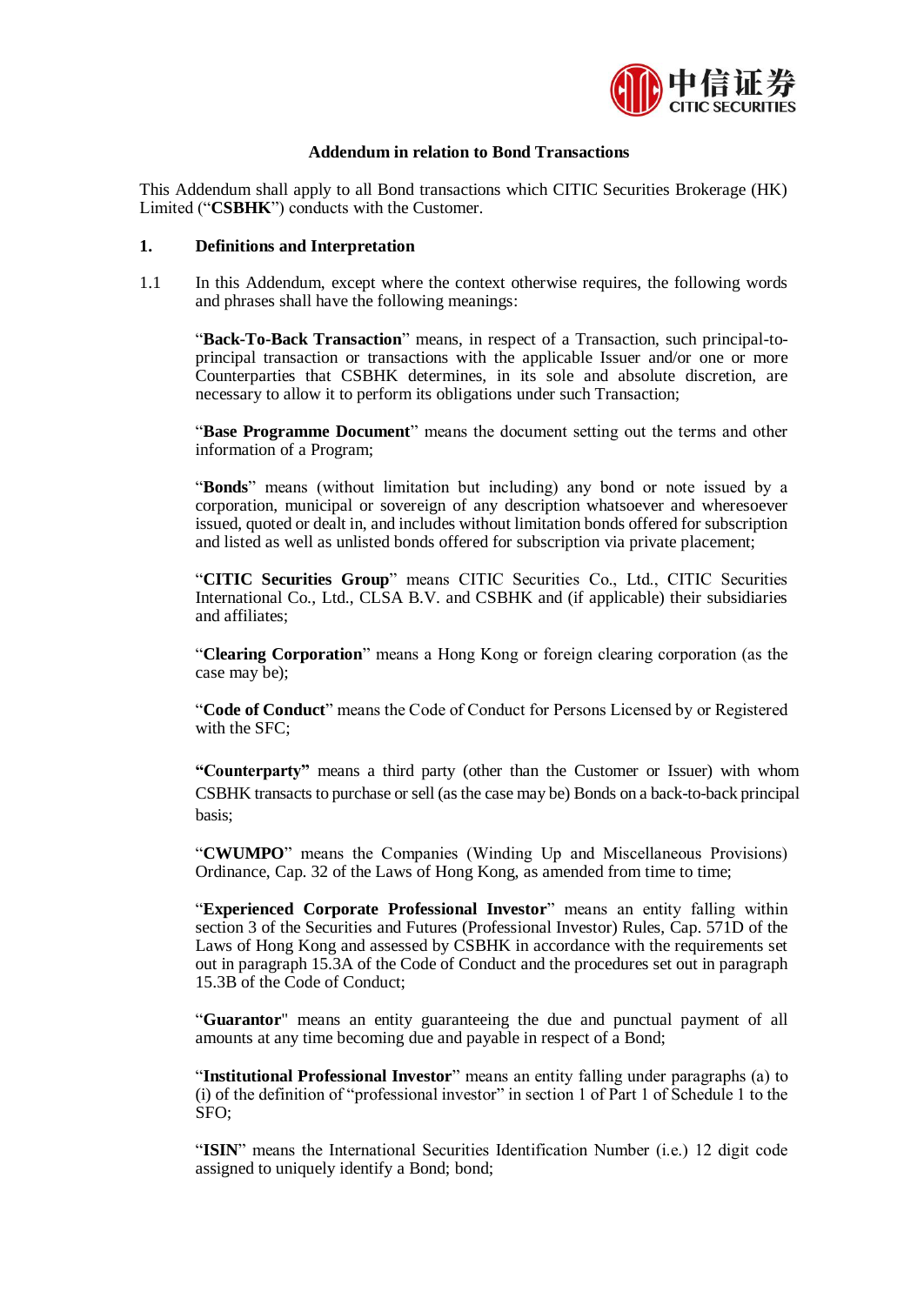"**Issue Documents**" means the Base Programme Document, offering circular, final terms or other relevant disclosure document(s) prepared by or on behalf of the Issuer for a Bond;

"**Issuer**" means a legal entity, municipal or sovereign, which issues or is going to issue a bond under a Program or otherwise;

"**Market Rules**" means the directives, authoritative orders and instructions issued under applicable laws, as well as the rules, regulations and instructions of clearing corporations, other self-regulation of the markets and the trading practice applied at any given time;

"**Price Quotation**" means a buy or sell offer on a Bond given by CSBHK to the Customer upon the Customer's request;

"**Program**" means a standardized program pursuant to which an Issuer will from time to time issue a Bond or a series of Bonds and may be amended, restated, supplemented and/or updated from time to time;

"**RDS**" means the Risk Disclosure Statement contained in Schedule 1 of this

Addendum; "**Secondary Market**" means the market for trading in Bonds after

their issuance; "**Settlement Day**" means the time when a bond trade is settled;

"**Subscription**" means subscription by investors for a Bond issued in the primary market in accordance with the terms of the Issue Documents;

"**Total Consideration**" means the price to be paid by the Customer for purchase of a Bond together with all commissions, levies, stamp duties, other taxes (if applicable) and other fees and expenses payable by the Customer for a Transaction; and

"**Transaction**(s)" means a transaction or transactions to trade a Bond(s) entered into by the Customer with CSBHK.

- 1.2 Words denoting the singular shall include the plural and vice versa, and words denoting any gender shall include all genders.
- 1.3 The Customer agrees and acknowledges that Bond(s) constitute(s) "securities" as defined in the Terms and Conditions for Securities Trading, or the Terms and Conditions for Securities Trading (Professional Investor – Institutional) (each, the "**Terms and Conditions**") and accordingly any Transactions in Bonds are conducted in accordance with the Terms and Conditions as supplemented by this Addendum and (if applicable) other relevant agreements between the Customer and CSBHK.
- 1.4 The Schedule forms part of this Addendum and shall have effect as if set out in full in the body of this Addendum.
- 1.5 Clause headings are inserted for convenience of reference only and shall not, in any event, affect the interpretation and construction of this Addendum.
- 1.6 Capitalized terms that are not otherwise defined in this Addendum shall have the same meaning in the Terms and Conditions and/or other relevant agreements between the Customer and CSBHK.
- 1.7 The Customer agrees and acknowledges that this Addendum shall constitute a legally binding contract. By placing an order with CSBHK to trade Bonds, the Customer is deemed to have accepted and agreed to be bound by the terms and conditions of this Addendum.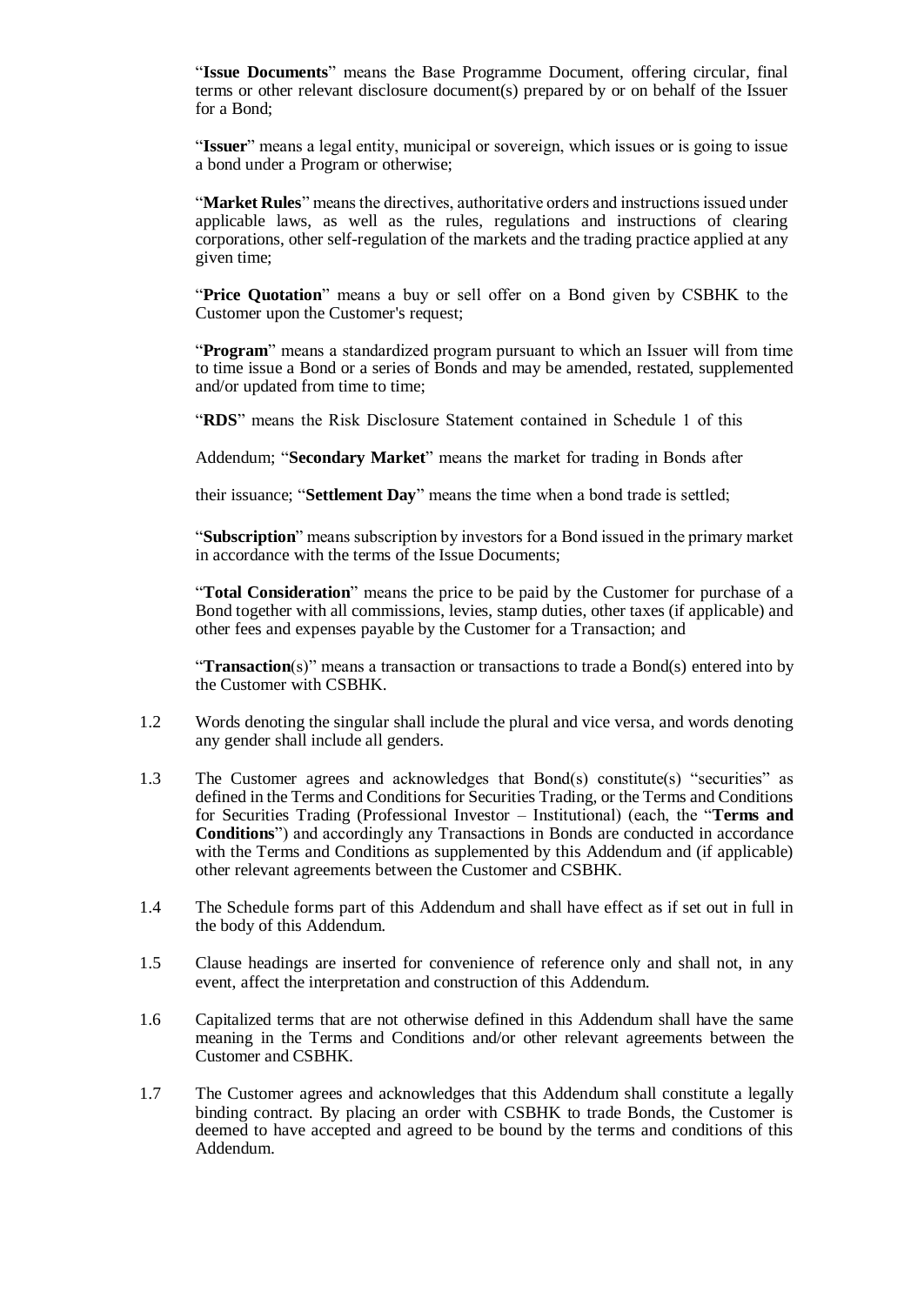## **2. Risks and Documentation**

- 2.1 The Customer acknowledges that different types of Bonds have different features and risk-return profiles. The Customer understands that Bonds are not equivalent to time deposits and are not protected deposits and are hence not protected by any deposit protection scheme in Hong Kong or any other jurisdiction. Investors are subject to the credit risks of the Issuer and (if applicable) the Guarantor and other risks associated with investing in the Bonds. If the Issuer and the Guarantor become insolvent, all principal amounts invested may not be recoverable. Other risks pertaining to Bonds are set out in the RDS.
- 2.2 The Customer understands that while CSBHK may highlight certain terms and conditions of a Bond to the Customer in the form of a summary, the Issue Documents (to be sent to the Customer via email) contain the terms and conditions relating to the Bond and are the only legally binding documents in respect of the Bonds. Any translation of the Issue Documents (if any) will be for information purposes only, and the English version will prevail. In the event that the Customer does enter into a Transaction, the relevant terms of the Issue Documents and any notice issued by CSBHK in respect of the Transaction (the "**Notice**") will, to the extent that they are inconsistent with the terms of the Terms and Conditions and this Addendum, prevail.
- 2.3 Prior to engaging in each Transaction, the Customer shall:
	- (a) read and fully understand and familiarize himself with the contents of the Issue Documents and the RDS and seek independent advice from his legal, tax, accounting, financial and other professional advisers as he may consider necessary;
	- (b) understand and consider fully the inherent risks and the specific terms involved;
	- (c) evaluate the various risks associated with the Bond;
	- (d) satisfy himself that the Transaction fits his investment experience, investment objectives, financial position, investment time horizon, risk tolerance level, liquidity needs, (if applicable) his view of the potential performance of the Issuer, CSBHK and its affiliates and the creditworthiness of the Guarantor, tax situation, diversification needs and other relevant circumstances; and
	- (e) (if necessary) seek independent advice on the terms of the Issue Documents and the risks involved.
- 2.4 The Customer acknowledges that he will enter into a Transaction in his sole judgment and responsibility without reliance on CSBHK or on any communication (written or oral) with CSBHK as investment advice or a recommendation to enter into any Transaction. No communication that the Customer may receive from CSBHK in connection with any Transaction shall be deemed to be an assurance or guarantee as to the expected results of such Transaction.
- 2.5 The Customer acknowledges and agrees that:
	- (a) he will not hold CSBHK responsible for any misstatements in or omissions from any Issue Documents;
	- (b) neither CSBHK nor any person acting on his behalf has made any representation to the Customer, express or implied, with respect to the Issuer, the Guarantor or the Bond or the accuracy, completeness or adequacy of the Issue Documents;
	- (c) CSBHK shall have no liability for any representations (express or implied) contained in, or for any omissions from, the Issue Documents; and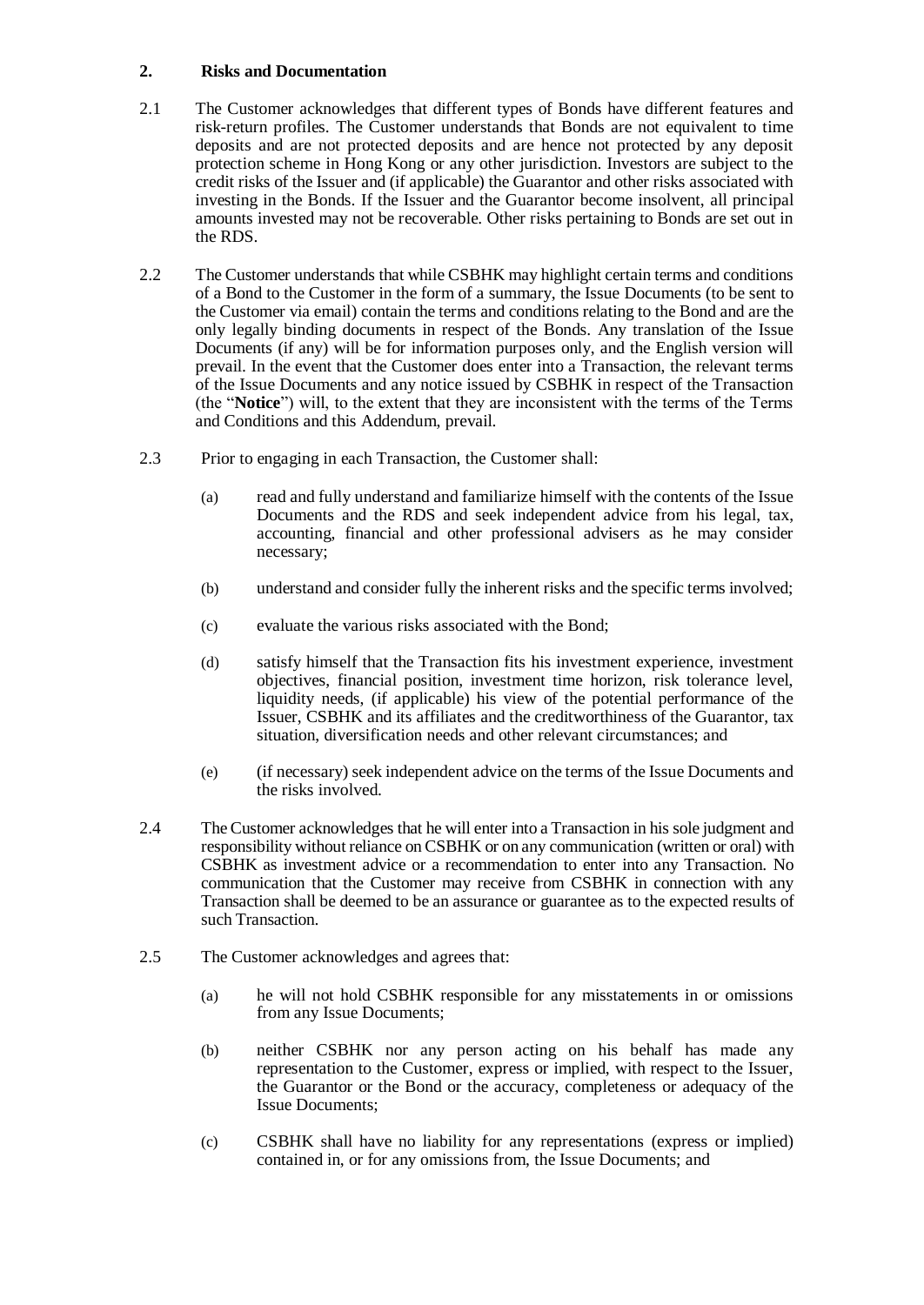(d) CSBHK shall have no obligation to update any such information or to correct any inaccuracies therein or omissions therefrom which may become apparent, even where CSBHK is aware of such inaccuracies or omissions; CSBHK is not obliged to provide any investment information to the Customer, and any memorandum, information or document provided to the Customer at his request is provided for information purposes only.

- 2.6 CSBHK shall not be required to provide reports and information if to do so would contravene any law or regulation or request or direction of any government or regulatory authority, whether or not having the force of law.
- 2.7 In no event will CSBHK be liable to the Customer for any losses, damages, expenses and costs arising out of or in connection with the use or reliance of any information or suggestion from CSBHK, save to the extent directly and primarily caused by CSBHK's gross negligence or wilful default.
- 2.8 Notwithstanding any provisions of this Addendum, if CSBHK solicits the sale of or recommends any financial product to the Customer (who is not an Institutional Professional Investor or an Experienced Corporate Professional Investor), the financial product must be reasonably suitable for the Customer having regard to the Customer's financial situation, investment experience and investment objectives. No other provision of this Addendum, the Terms and Conditions or any other document CSBHK may ask the Customer to sign and no statement CSBHK may ask the Customer to make derogates from this Clause 2.8.

## **3. Conflicts and Restrictions**

- 3.1 The Customer may, by giving an instruction to CSBHK, enter into one or more Transactions (for the purchase or, as the case may be, sale of Bonds) as may be agreed between the Customer and CSBHK.
- 3.2 The Customer understands that certain Bonds are not intended for offer to the public and that no offering document has been issued in relation to them whether under the CWUMPO or otherwise. Accordingly, the Customer acknowledges and agrees that any offer or other information relating to the Bonds is communicated to the Customer on a strictly private and confidential basis for his personal use only, and he shall not pass on the same to third parties under any circumstances.
- 3.3 The Customer acknowledges that the Bonds may contain certain restrictions which may impose ownership prohibitions or restrictions (such as a person's age, nationality, citizenship, residence or domicile) applicable to the relevant Bonds, and the Customer will ensure that he is not subject to any such prohibitions or restrictions before entering into any Transaction.
- 3.4 In respect of each Transaction, the Customer will also ensure compliance with all applicable laws, guidelines, codes, rules, restrictions and regulations in force and applicable to him (whether imposed by applicable law or by competent regulatory authorities) in any applicable jurisdiction from time to time, including, without limitation, those relating to tax reporting, anti-money laundering etc.
- 3.5 The Customer acknowledges that due to the diverse nature of the business activities of the CITIC Securities Group, potential and actual conflicts of interest may arise due to the different roles played by the various entities within the CITIC Securities Group. A member(s) of the CITIC Securities Group and its Relevant Persons may have or have had interests (long or short positions) in the Bonds or other interests in or dealings with one or more of the Issuers or its affiliates, and effect transactions as principal or agent, or may act or have acted as market-maker in the Bonds or other securities of the Issuer or its affiliates. Further, a member(s) of the CITIC Securities Group may have or may be seeking investment banking, capital markets or other business with or involving the Issuer or its affiliates. CSBHK or other members of the CITIC Securities Group may be entitled to receive a fee for the provision of any such services. A member of the CITIC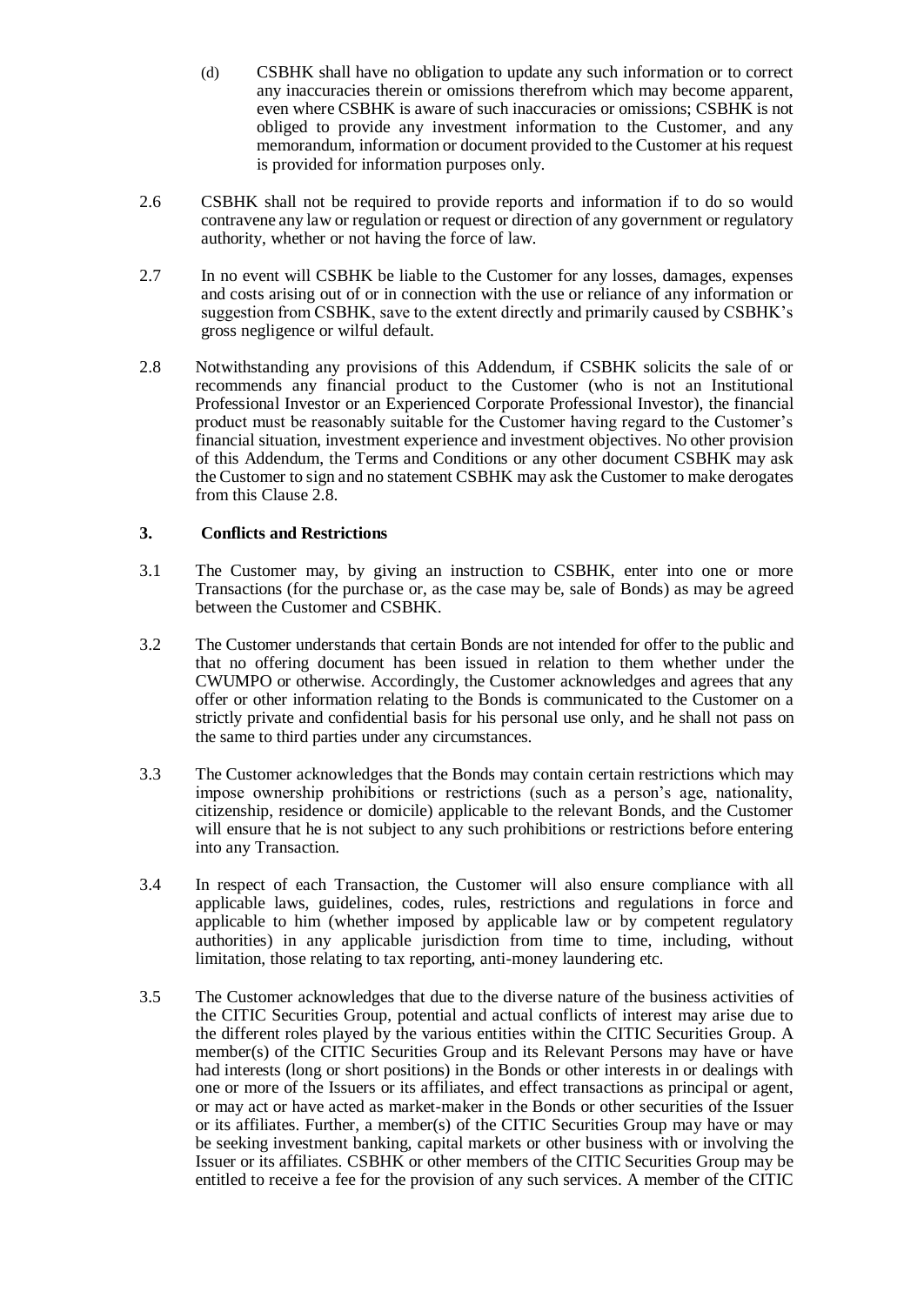Securities Group may rely on information barriers to control the flow of information contained in one or more areas within the CITIC Securities Group into other areas, divisions, entities or affiliates.

- 3.6 The Customer understands that, unless otherwise agreed in writing with the Customer, CSBHK will act as principal on a back-to-back basis for its own benefit and on an arms' length basis facing each of the Customer and the Issuer or any other Counterparty from whom CSBHK proposes to obtain or to whom CSBHK proposes to sell relevant Bonds. The Customer acknowledges that he is fully aware of the inherent conflicts of interest when CSBHK assumes a principal position against him, and consents to the nature of the Transactions. The Customer acknowledges and agrees that CSBHK may receive quantifiable monetary benefits directly or indirectly from an Issuer for distributing the Bonds, or makes trading profit from a back-to-back transaction concerning the Bonds. CSBHK will disclose its monetary benefit (trading profit) to be gained from its so acting in a principal capacity and ensure that the Customer is treated fairly. CSBHK will similarly disclose any monetary benefits received by its Affiliates. The Customer agrees that CSBHK and its Affiliates may receive and retain those benefits. Unless otherwise notified by CSBHK, the monetary benefits of each Transaction entered into by the Customer for the Bonds will be disclosed in the General Service Fees & Transaction Charges and other agreements the Customer may subject to, as may be amended or supplemented by CSBHK from time to time. The General Service Fees & Transaction Charges is published on CSBHK's website at https://www.citics.com.hk/
- 3.7 The Customer acknowledges that the counterparty to a Transaction will be CSBHK. CSBHK may receive an underwriting discount for distributing the Bonds and may earn a profit from the hedging related transactions associated with them. If the Issuer is a member of the CITIC Securities Group, it will receive the net proceeds from the offerings. The Customer is advised to seek independent professional advice as he deems appropriate to evaluate the risk of this potential conflict of interest. By entering into any Transaction, the Customer acknowledges and accepts any actual or potential conflict of interest arising from the foregoing arrangements.

#### **4. Representations and Warranties**

- 4.1 In addition to the representations and warranties contained in the Terms and Conditions, the Customer represents and warrants that:
	- (a) He has received, read and understood the Issue Documents and agrees that they will be conclusive and binding on him;
	- (b) He fully understands the contents of the Issue Documents and of the risks relating to any of the Transactions including but not limited to the risks set out in this Addendum and the RDS;
	- (c) He accepts the terms and conditions stipulated in the Issue Documents;
	- (d) He is entering into the Transactions at its sole judgment and responsibility;
	- (e) He is also capable of assuming the financial and other risks of entering into any Transactions;
	- (f) He has sufficient net worth to be able to assume the risks and bear the potential losses resulting from a Transaction;
	- (g) He is eligible to purchase the Bonds and will comply with or has complied with the relevant terms of the Issue Documents;
	- (h) He is capable of making and will make all the representations and declarations required to be made by a purchaser or holder under the terms of the Bonds and the Issue Documents;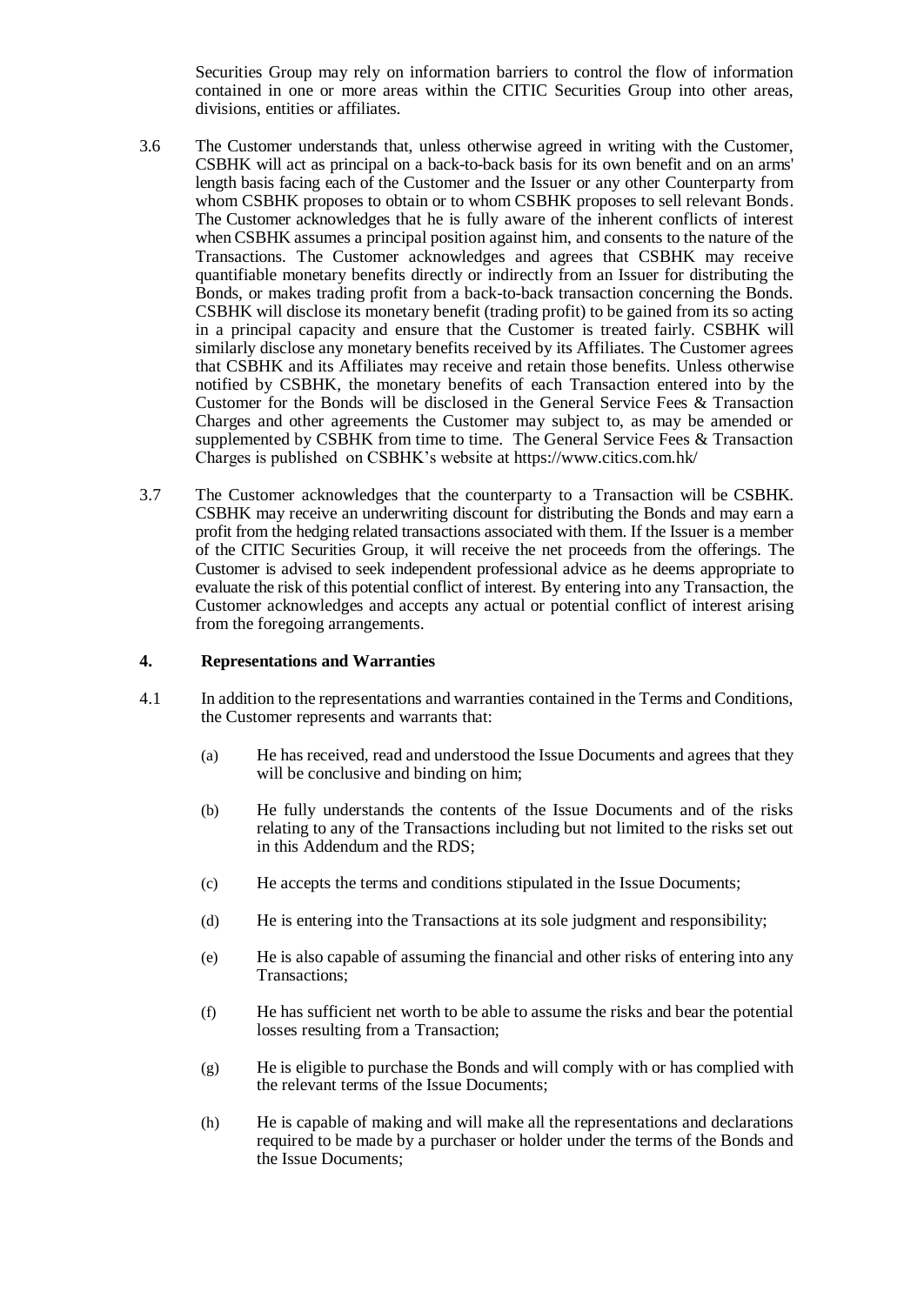- (i) He is entering into the Transactions on behalf of himself and not for and on behalf of any third parties and that he is the person ultimately responsible for originating the instruction in relation to each Transaction and that he is the person that stands to gain the commercial or economic benefit of the Transactions and/or bear the commercial or economic risk;
- (j) He is a "professional investor" as defined in the SFO and the Securities and Futures (Professional Investors) Rules (Cap. 571D) of Hong Kong;
- (k) He is not in the U.S. and is not: (i) a U.S. Person as defined in the Regulation S under the U.S. Securities Act of 1933, as amended; (ii) a foreign person controlled by a U.S. Person; or (iii) a foreign person acting on behalf of or in conjunction with a U.S. Person;
- (l) He is purchasing the Bonds for investment purposes and not with a view to, or for resale in connection with, any distribution or any disposition thereof; and
- (m) His purchase of the relevant Bonds does not violate any applicable laws, guidelines, codes, rules, restrictions and regulations in force and applicable to it (whether imposed by applicable law or by competent regulatory authorities) in any applicable jurisdiction from time to time.

All representations and warranties (including those set out above) shall be deemed to be repeated by the Customer immediately before each Instruction to effect a Transaction.

- 4.2 The Customer acknowledges and confirms that he has been informed by CSBHK that:
	- (a) the relevant Bonds will not be registered under the U.S. Securities Act of 1933, as amended;
	- (b) the relevant Issuer will not be registered under the U.S. Investment Company Act of 1940, as amended;
	- (c) the relevant Bonds may not be directly or indirectly offered or sold to the public in the United States or to or for the benefit of any U.S. Person;
	- (d) any relevant Bonds beneficially owned by a U.S. Person, either alone or in conjunction with any other person, may be compulsorily repurchased by the Issuer at par value and CSBHK may be liable to indemnify the Issuer therefor;
	- (e) the Issue Documents relating to the relevant Bonds have not been registered as a prospectus under either the Securities and Futures Act (Cap. 289) in Singapore, the Companies (Winding Up and Miscellaneous Provisions) Ordinance (Cap. 32) of Hong Kong, under U.S. the laws or the laws of other jurisdictions;
	- (f) the relevant Bonds may or may not have been authorized for public sale in Hong Kong or any country, state or jurisdiction; and
	- (g) CSBHK is required to comply with the selling restrictions set out in the Issue Documents and may be liable to indemnify the Issuer or the Counterparty in case of breach.
- 4.3 The Customer acknowledges that the representations, warranties and confirmations contained in this Clause  $\overline{4}$  and in the Terms and Conditions will be relied on (i) by CSBHK in deciding whether or not to enter into Transactions with the Customer; and (ii) by the Issuer or any other Counterparty selling the relevant Bonds in deciding whether or not to enter into relevant transactions with CSBHK.

# **5. Subscription Order**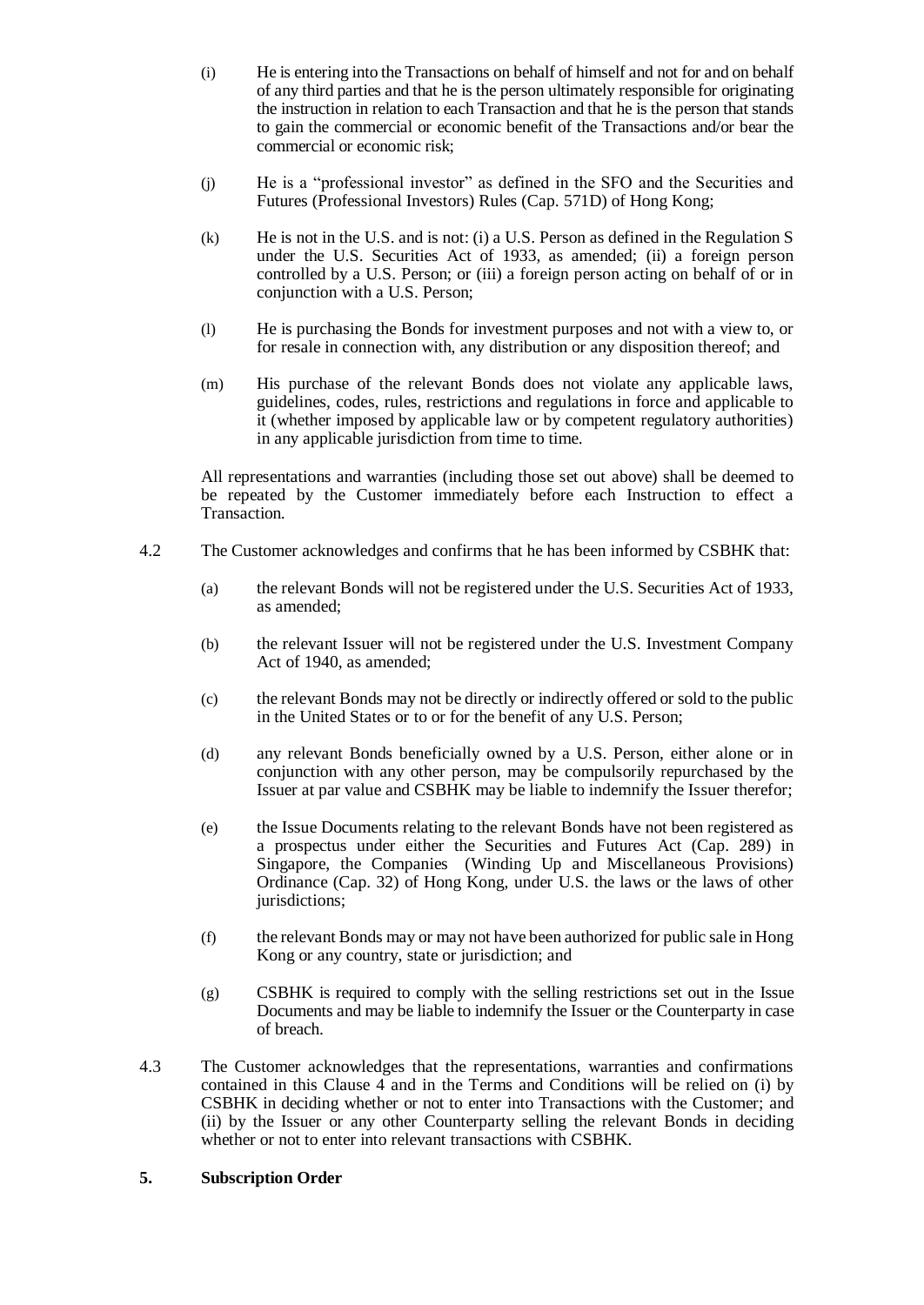- 5.1 Where the Bonds that the Customer intends to buy are new issues, the Customer understands and acknowledges that they are securities with no established trading market and that CSBHK cannot give any assurance as to the liquidity of any trading market for the Bonds.
- 5.2 The Customer has had access to all such information as the Customer deem necessary or appropriate in connection with his subscription of the Bonds, and has independently evaluated and satisfied his concerns regarding the merits, risks and suitability of purchasing the Bonds. The Customer acknowledges that he understands the risks of purchasing the Bonds and that CSBHK and/or the Relevant Persons have also explained the same to him. The Customer confirms that he has read and reviewed the selling restrictions in the Issue Documents and that he has complied and will comply with applicable selling restrictions as provided in the Issue Documents.
- 5.3 The Customer shall deliver to CSBHK a subscription order and the instructions relating to the execution of the subscription in accordance with the terms of issue as well as with any bond-specific subscription instructions issued by CSBHK or the Issuer. The Customer may submit subscription orders to CSBHK by visiting a branch office of CSBHK, telephoning CSBHK's front office licensed staff on his/her recorded office telephone line as assigned by CSBHK or in another manner separately agreed upon with the Customer.
- 5.4 The Customer agrees and acknowledges that CSBHK has sole and absolute discretion to accept or reject a subscription order for any Bonds. The Customer also understands that an order for purchase of Bonds may only be partially fulfilled and that any such order is also subject to the availability of such Bonds.
- 5.5 Although CSBHK enters into all Transactions with the Customer as principal, the Customer understands that all orders for the purchase of Bonds are subject to acceptance by the Issuer or other Counterparty selling the said Bonds and will become effective only upon confirmation by the Issuer or, as the case may be, that Counterparty. The Customer also understands that the Issuer or its agent may, in its sole discretion, decide to accept or reject CSBHK's subscription application, or, based on market conditions and product features, cancel the relevant Bonds or adjust its terms. The relevant effective terms and conditions of the Bonds shall be subject to the confirmation or related documents issued by the Issuer. Neither the Issuer nor CSBHK will calculate or pay any interest on the relevant Total Consideration irrespective of whether the Customer successfully purchases the Bonds or not.
- 5.6 CSBHK will provide the Customer with a contract note of a Transaction recorded by CSBHK, and the Customer agrees that the provisions of Clauses 6.5 to 6.7 below will apply.
- 5.7 CSBHK may receive a commission from the Issuer on the orders it executes as Transactions. Further information on the commission CSBHK receives is available in the Issue Document or the information to be provided by CSBHK in another manner.

# **6. Bond Trading**

- 6.1 In secondary market trading, the Customer may contact CSBHK's front office licensed staff on his/her recorded office telephone line as assigned by CSBHK and request CSBHK to issue a Price Quotation and submit the instructions concerning the execution of the trade with CSBHK. The Customer shall ensure that a Price Quotation request is properly communicated to CSBHK. A price quotation request submitted by the Customer must include the following, as applicable:
	- the name of the Customer/the authorized person of the Customer who is asking for a price quotation;
	- Bond type and amount;
	- Bond's ISIN; and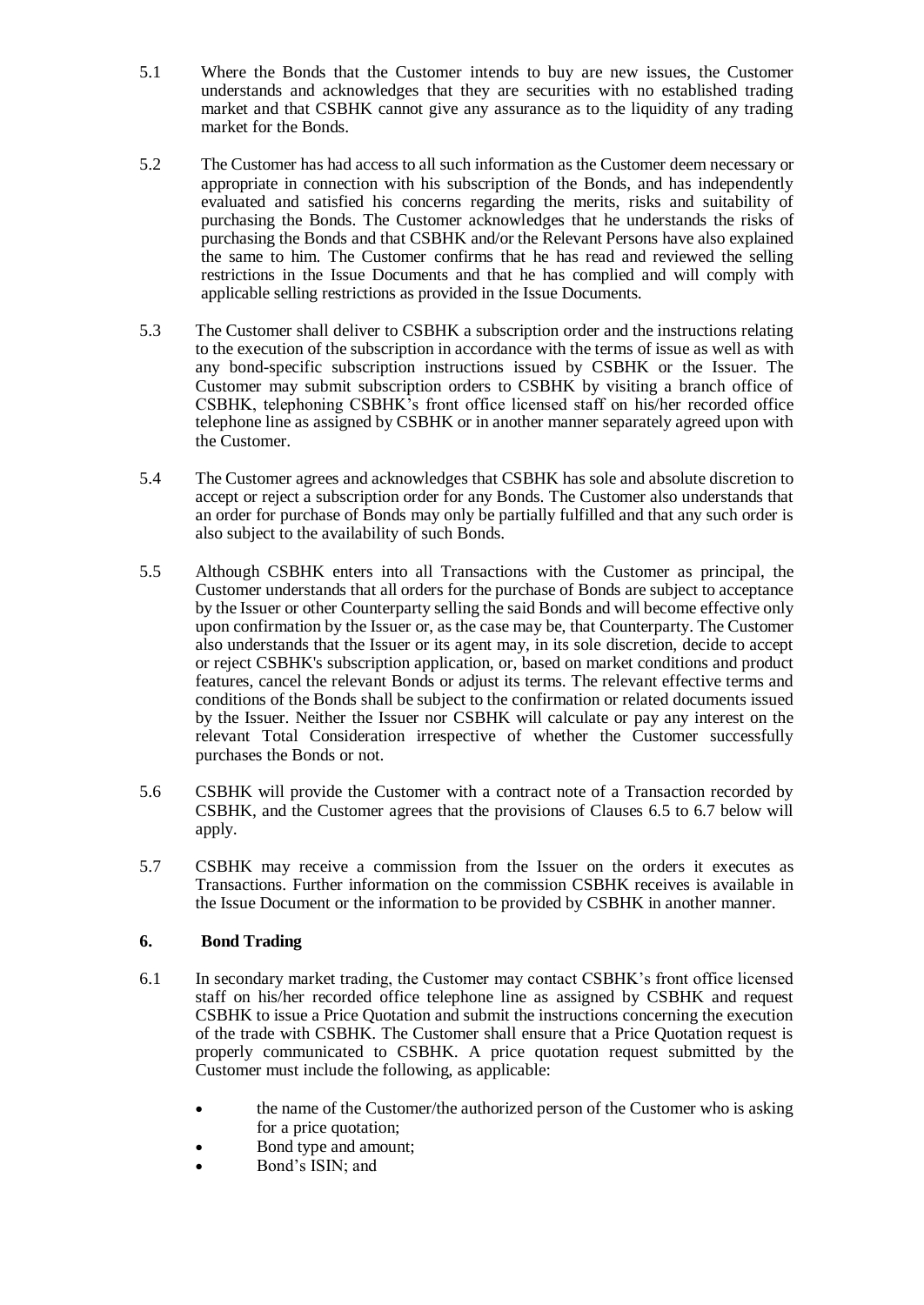- whether the request concerns a buy or sell quotation.
- 6.2 The Customer understands and acknowledges that
	- (a) for orders for Bonds placed on the over-the-counter ("**OTC**") markets, prices are negotiated on a bilateral basis with counterparties who generally do not make the prices quoted available to a broad market;
	- (b) unlike the equity markets, the choice of counterparties for Bonds is often limited and in many cases, as the products are only offered by a limited number of counterparties, and hence there is not much transparency in terms of liquidity or price;
	- (c) in a volatile non-transparent market, it may be necessary to accept the first price offered without the opportunity to obtain or request other prices;
	- (d) there may be Bonds offered exclusively through one counterparty, or for which settlement of an order of a certain size can only be guaranteed by one counterparty, in which cases it is not possible to obtain a comparative offer; and
	- (e) the number and choice of counterparties can be limited in the OTC markets.
- 6.3 At its sole and absolute discretion, CSBHK may refuse to issue a Price Quotation requested by the Customer. If CSBHK provides a price quotation, the Customer shall respond to the price quotation given by CSBHK immediately, unless otherwise separately agreed. The Customer understands that in case of market volatility and if the Customer is unable to respond to the price quotation immediately, the price quoted by CSBHK may no longer be valid or available and confirm that CSBHK shall not be liable in any way to the Customer for the unavailability of any quoted price. The Customer agrees that a trade binding on the Customer and CSBHK is concluded when the Customer accepts CSBHK's Price Quotation. Further, the Customer acknowledges and agrees that CSBHK's role in the Transaction will be that of a principal.
- 6.4 CSBHK shall, as soon as practical after the relevant Transaction, issue and send a transaction confirmation (the "**Confirmation**") to the Customer.
- 6.5 The Customer shall carefully examine and verify the correctness of each Confirmation, advice, receipt and statement issued by CSBHK. The Customer shall inform CSBHK promptly in writing and in any event:
	- (a) within 24 hours upon the receipt of such Confirmation, advice or receipt; and
	- (b) within three (3) calendar days from the date of any such

statement of any errors, discrepancies, omissions or lack of

authority.

- 6.6 Unless the Customer notifies CSBHK of any errors or discrepancies in accordance with Clause 6.5 above, the relevant Confirmation, advice, receipt and statement shall be deemed to be accurate and contain all entries that should be contained, and the Customer agrees to be conclusively bound by it.
- 6.7 CSBHK shall have no liability in relation to claims in respect of any entries or any errors in any Confirmation, advice, receipt or statement other than any entry or error that the Customer has objected to by giving written notice to CSBHK within the above prescribed time. Notwithstanding the foregoing, CSBHK may, at any time and without assuming or incurring any liability to the Customer, reverse, rectify or amend the entries reflected in a Confirmation, advice, receipt or statement to correct any administrative, clerical, operational or computer errors. The Customer agrees that a document so reversed, rectified or corrected shall be binding as between the Customer and CSBHK.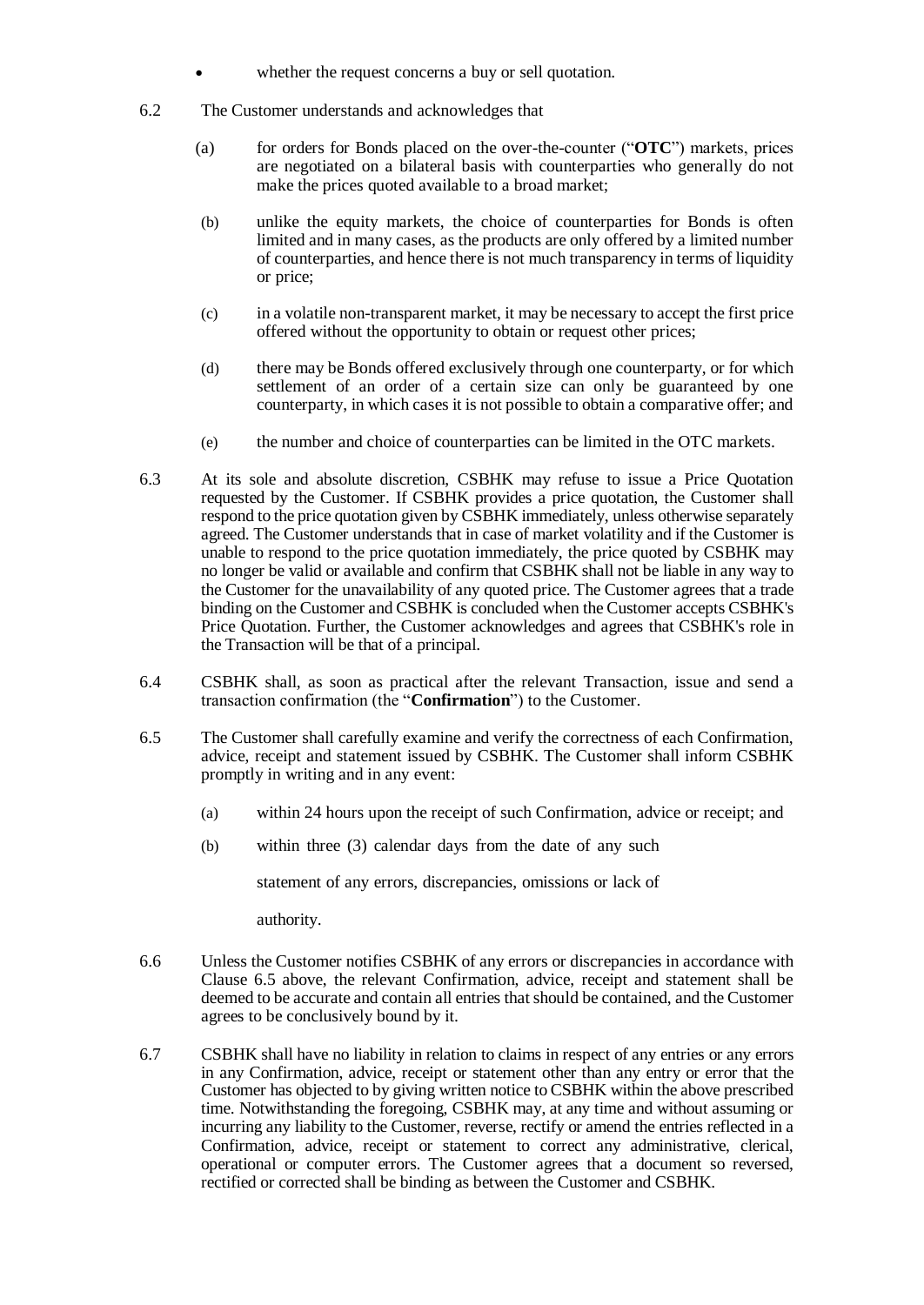# **7. Payment and Settlement**

- 7.1 The terms and conditions, subscription and redemption process and details relating to payments as set out in the relevant Issue Documents and the Notice shall be deemed to be incorporated in this Addendum. The Customer understands that certain internal deadlines may apply to the Bonds concerning subscriptions, redemptions or withdrawals (as applicable) and for taking instructions from the Customer. When giving CSBHK Instructions, if a reasonable time is not allowed for CSBHK to process the Instructions and/or if the Instructions are not communicated to CSBHK in a timely manner, the Customer's Instructions may not be processed. Consequently, the Customers may not be able to conduct the Transaction.
- 7.2 The Customer shall pay the Total Consideration in the currency in which each relevant Bond is denominated, in immediately available and freely transferable funds and in the manner customary for payments in the required currency. Deliveries of Bonds will be made against receipt of payment on the due date in the manner customary for the relevant obligation.
- 7.3 The Customer acknowledges that payment of the Total Consideration is of the essence. Before placing any orders for Transactions (save as otherwise stipulated by CSBHK), the Customer shall ensure that there are sufficient funds in his Settlement Account to satisfy the Total Consideration in full or in the case of a sale of bonds, that there are sufficient bonds. The Customer authorizes CSBHK to debit his Settlement Account, Securities Account and/or any of his accounts with CSBHK or its Affiliates for all amounts payable by him pursuant to this Addendum or to transfer the securities from the relevant account(s) of the Customer towards settlement of the Customer's delivery obligations under a Transaction.
- 7.4 If the Customer intends to purchase any Bonds with leverage/financial accommodation to be provided by CSBHK, the Customer shall apply to CSBHK for financial accommodation. CSBHK may review such application in accordance with its credit policies and internal guidelines. At the sole and absolute discretion of CSBHK, CSBHK may reject such application without giving reasons and without liability. The Customer agrees and confirms that (i) such financial accommodation/financing (if approved by CSBHK) will be granted subject to CSBHK's "Terms and Conditions for Margin Financing" as set out in the Agreement or otherwise and such other terms and conditions as CSBHK may from time to time stipulate, and (ii) the "Terms and Conditions for Margin Financing" and such other terms as stipulated by CSBHK shall be applicable and binding on him.
- 7.5 To meet a margin call (if applicable), CSBHK is hereby authorized by the Customer to deduct from the Securities Account any monies, to sell any securities (including collateral) held in the Securities Account and put up the proceeds thereof, and/or require the Customer to put up margin or collateral in the form of cash or, with the consent of CSBHK, securities. If the Customer fails to meet the call then CSBHK may close out any open position of the Customer without his prior consent and charge all Losses and expenses to the Customer or at the Customer's risk leave the position open. If the Customer is asked to put up collateral for an open position, CSBHK is authorized to pledge, charge or make other security arrangements over such collateral, and it is not necessary for the collateral to be registered in the Customer's name or in the name of CSBHK or its nominee or agent.
- 7.6 The Customer acknowledges that settlement and clearing may be conducted by the Clearing Corporation in accordance with the relevant Market Rules or other settlement arrangements as agreed with the Customer and CSBHK.
- 7.7 The Customer acknowledges that in case of a new issue, the relevant Bonds may, in the sole discretion of the Issuer, not be issued until payment of the relevant subscription monies has been received by the Issuer or its agent. Further, the Customer acknowledges that settlement of the trade cannot be guaranteed. If the Counterparty with which CSBHK places the order fails to deliver the Bonds to CSBHK for settlement, the Customer agrees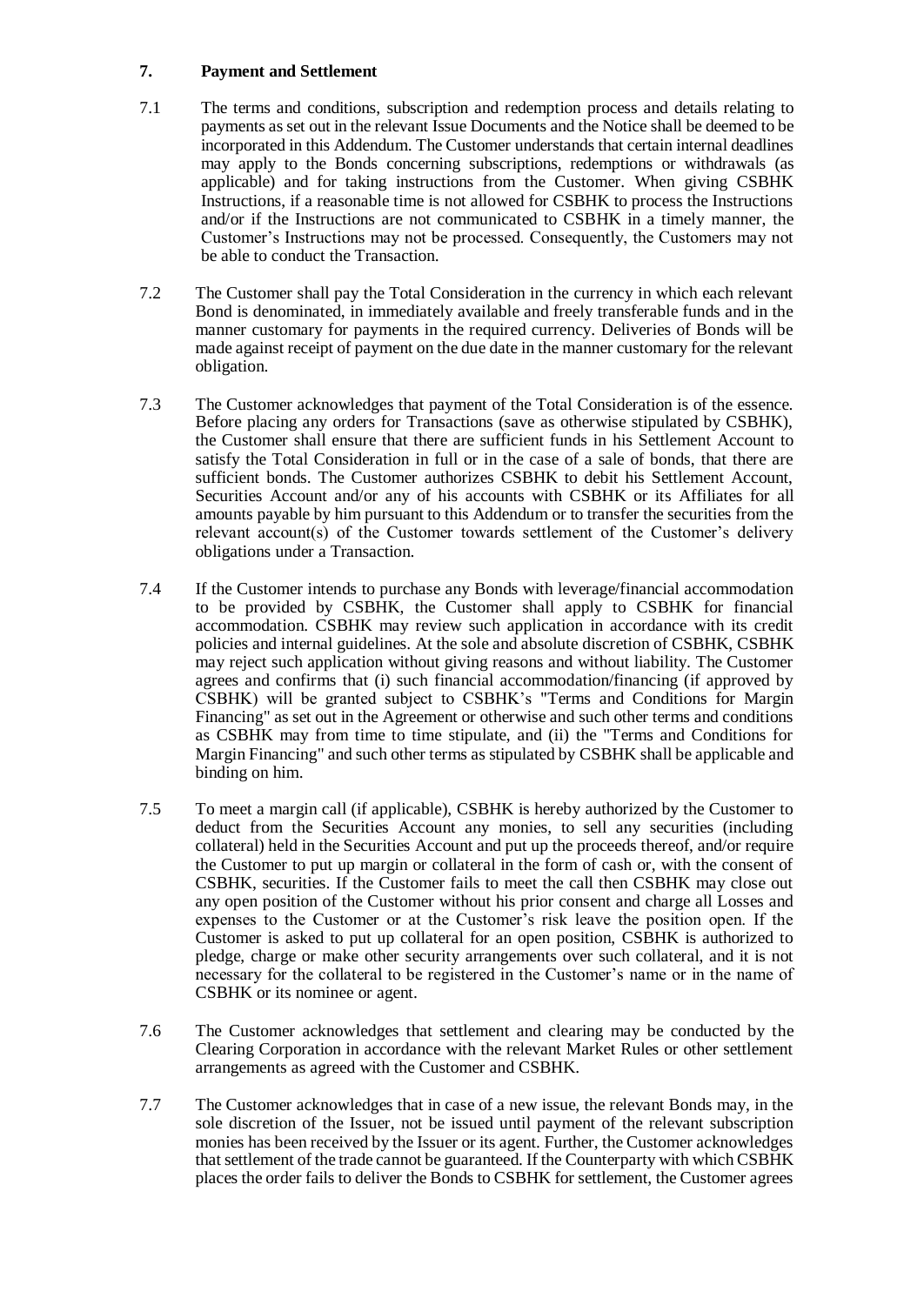that CSBHK may unwind the trade and, provided that CSBHK has received the Total Consideration from the Issuer or (as the case may be) the Counterparty, credit the Securities Account of the Customer with the Total Consideration paid by the Customer without interest. The Customer further agrees that CSBHK shall not be liable for any Losses incurred by the Customer in connection with the foregoing.

- 7.8 Further, the Customer acknowledges that:
	- (a) A series of a Bond may be represented by a global bond certificate and deposited with, a common depositary, and no individual definitive certificate will be issued to the Customer with respect to his holding of the Bond (that is, held in non-certificated (book entry) form through CSBHK, its nominee or its custodian);
	- (b) The Customer's ability to transfer his interest in the Bonds to any person who is not an accountholder at a relevant Clearing Corporation or an Issuer account holder, or otherwise to take action in respect of his interest, may be affected by the lack of any individual definitive certificates in respect of the Bond; and
	- (c) If after a purchase, the Customer holds the Bonds through CSBHK or its custodian, CSBHK or its custodian (as the case may be) will have direct contractual rights of enforcement against the Issuer; in which case, in the event of a default in payment or delivery in respect of the Bonds on the part of the Issuer (and the Guarantor, if applicable), the Customer will have to rely on CSBHK (either directly or, where applicable, through its custodian(s)) to take action against the Issuer/Guarantor on its behalf. Accordingly, if CSBHK fails to enforce any rights against the Issuer/Guarantor on the Customer's behalf, or if CSBHK becomes insolvent or defaults on its obligations, the Customer will not have any direct contractual rights against CSBHK's custodian(s) (if applicable) and the Issuer/Guarantor and will experience difficulties in taking such legal proceedings to enforce his rights.
- 7.9 The Customer also acknowledges that the Issuer or its agent may at any time prior to the date on which the relevant Bonds would otherwise be issued, give notice (a Cancelled Offer Notice) to CSBHK that it may not distribute or offer the relevant Bonds until further notification to the contrary.
- 7.10 The Customer agrees and confirms that CSBHK's payment and/or delivery obligations are conditional upon, and only to the extent that, payment and/or delivery of Bonds is actually received by CSBHK from the applicable Issuer or a relevant Counterparty. The Customer acknowledges and agrees that the settlement of sale or purchase of Bonds may be delayed or cancelled due to any failure by the Issuer or Counterparty to deliver sufficient funds or the relevant Bonds to CSBHK under the Back-to-Back Transactions. The Customer agrees to hold CSBHK free from all claims of Loss arising from such failure to deliver and/or delay in delivery (other than arising from CSBHK's fraud or gross negligence) and CSBHK agrees to use reasonable efforts in Transactions involving the purchase of Bonds by the Customer to:
	- (a) procure the Issuer or Counterparty to buy back the Bonds at market price; or
	- (b) issue a buy-in notice to the Counterparty and, upon the expiry of a five-day notice period, purchase the relevant Bonds from an alternative source, with any price difference charged to the Counterparty.

If CSBHK obtains the relevant Bonds from the alternative source at a more advantageous price (i.e. a price lower than the Customer's contract price), the Customer agrees that CSBHK will be able to keep monetary benefit thus obtained.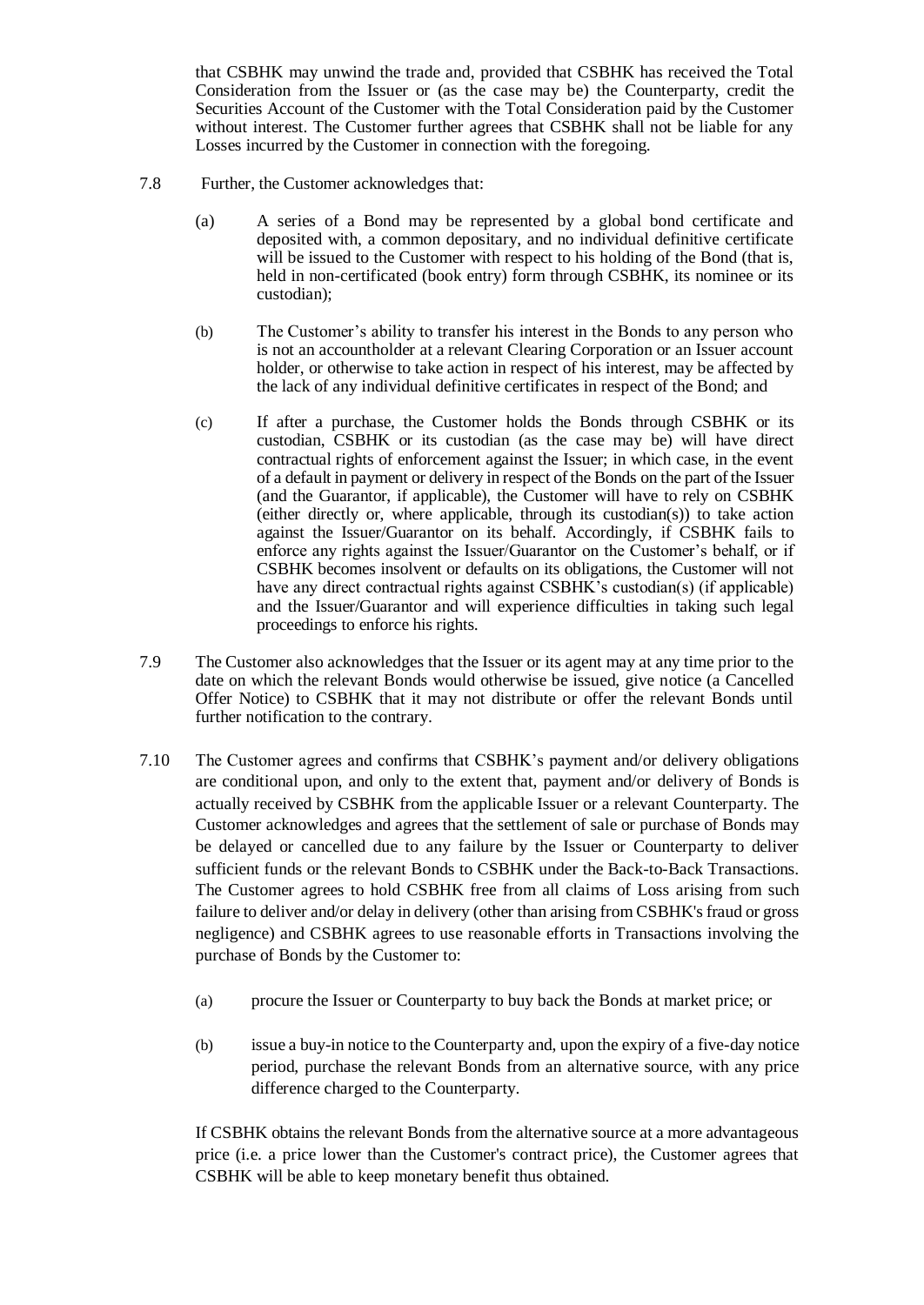7.11 In the event that the Issuer or Counterparty becomes or appears to be insolvent, becomes the subject of insolvency, bankruptcy, administration or similar proceedings, or a petition is presented for the Issuer's or Counterparty's winding up or liquidation, the Customer agrees to treat the Transaction as being rescinded and provided that CSBHK has received the Total Consideration or the relevant Bonds from the Issuer or (as the case may be) the Counterparty, CSBHK will return the Total Consideration or the relevant Bonds to the Customer as the case may be. The Customer agrees not to hold CSBHK accountable for any Losses arising from CSBHK's failure to carry out the Transaction in the situation contemplated by this Clause 7.11.

# **8. Back-to-back Principal Transactions**

- 8.1 The Customer acknowledges that, in connection with each Transaction, after CSBHK receives:
	- (a) a purchase order from a Customer, CSBHK will seek to subscribe for or, as the case may be, purchase Bonds from an Issuer or one or more Counterparties under one or more Back-to Back Transactions and then sell the same Bonds to the Customer; or
	- (b) a sell order from a Customer, CSBHK will seek to purchase Bonds from the Customer and then sell the same Bonds to one or more Counterparties under one or more Back-to-Back Transactions.
- 8.2 The Customer acknowledges and agrees that:
	- (a) Under each Transaction, CSBHK is not an execution agent of, nor does it assume any agency duties or obligations towards, the Customer; CSBHK is not acting as a fiduciary for or an adviser to the Customer in respect of that Transaction.
	- (b) For each Transaction involving the purchase of Bonds by the Customer from CSBHK, on the settlement date, the Customer shall pay the Total Consideration in full to CSBHK, and subject to any other provisions of the Terms and Conditions, the Issue Documents or other documents, CSBHK shall credit into the Securities Account of the Customer such securities purchased in that Transaction simultaneously upon (or, if market practice differs, within such time as is usual under the market practice after) CSBHK's receipt of the Total Consideration in full.
	- (c) For each Transaction involving the sale of Bonds by the Customer to CSBHK, on the settlement date agreed for the sale of Bonds, the Customer shall make delivery of such Bonds to CSBHK in the manner as CSBHK requires, and subject to any other provisions of the Agreement, CSBHK shall (after deducting any fees, levies, taxes and other charges) credit the net proceeds into the Securities Account of the Customer at such time as is usual under the market practice after CSBHK's receipt of the delivery of such Bonds from the Customer in full.
	- (d) CSBHK is entitled not to settle a Transaction involving the purchase of Bonds by the Customer from CSBHK unless the Customer has made available to CSBHK cleared funds of an amount which is, in the opinion of CSBHK, sufficient to cover the relevant Total Consideration in full.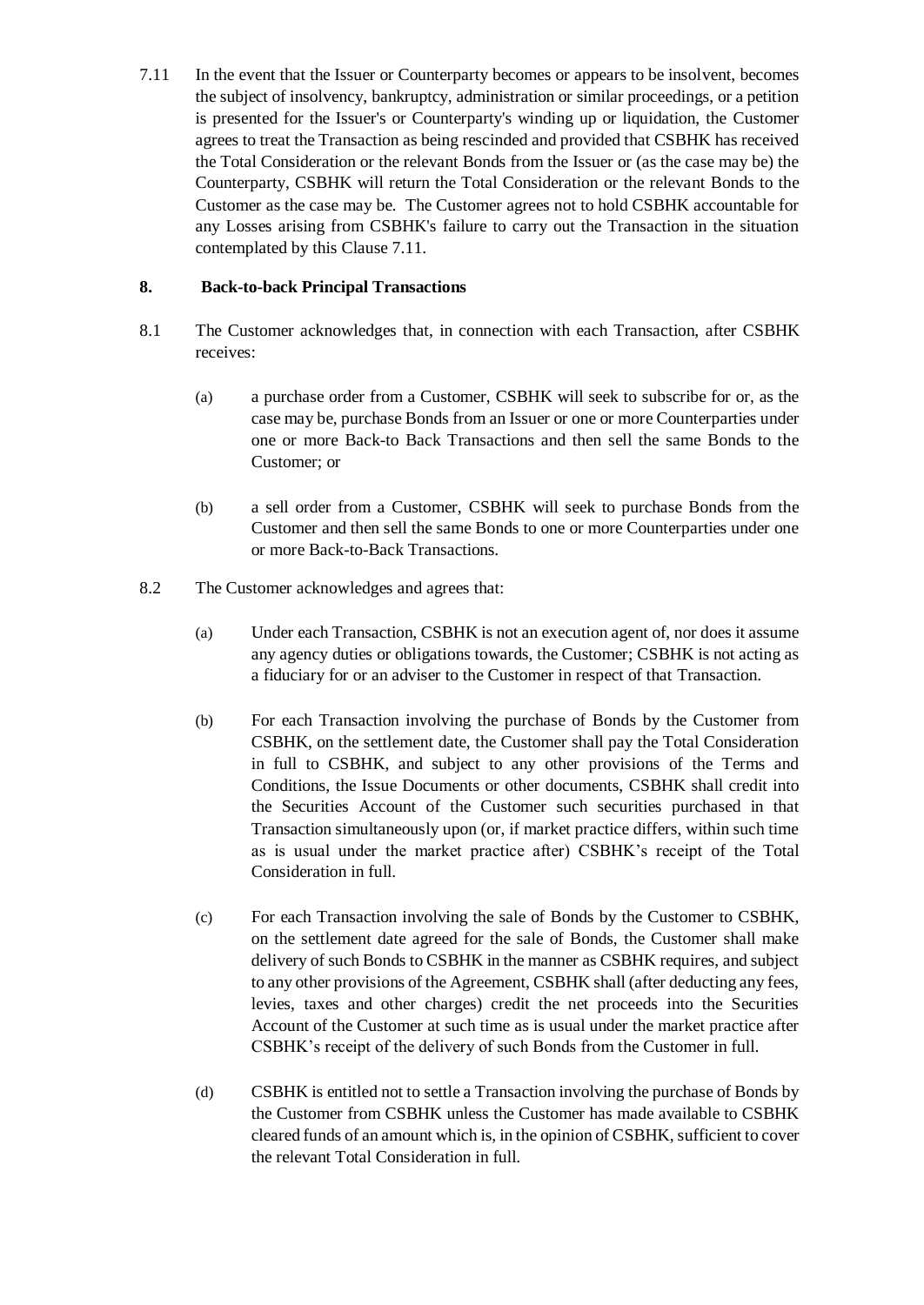(e) CSBHK is authorized by the Customer to debit the Securities Account, the Settlement Account and/or any other account(s) of the Customer maintained with CSBHK or its Affiliates, and to transfer the monies and/or securities from the relevant account(s) of the Customer towards settlement of the Customer's payment and/or delivery obligations to CSBHK under a Transaction.

8.3 The Customer acknowledges that the representations, warranties and confirmations contained in the Terms and Conditions and Clause 4 above will be relied upon (i) by CSBHK in deciding whether or not to enter into Transactions with the Customer; and (ii) by the Issuer or any other Counterparty selling the relevant Bonds in deciding whether or not to enter into relevant transactions with CSBHK.

# **9. Exclusion of Liability and Indemnity**

- 9.1 The Customer acknowledges that CSBHK will have no liability for any Loss directly or indirectly suffered by the Customer or any third party arising from or in connection with any Transactions or in respect of this Addendum (unless caused by CSBHK's fraud or gross negligence).
- 9.2 CSBHK has no duty to:
	- (a) verify the validity of ownership to any Bonds;
	- (b) ascertain the nationality of the Customer or to warn the Customer of any restrictions as to ownership (such as a person's age, nationality, citizenship, residence or domicile) of any Customer's Bonds or any Bonds CSBHK is instructed to purchase on behalf of the Customer; or
	- (c) advise the Customer of any regulatory or reporting requirements in respect of the holding of any Bonds.
- 9.3 The Customer shall indemnify CSBHK, its Affiliates and the Relevant Persons for all Losses incurred by any of them:
	- (a) in connection with each Transaction, including without limitation, any unpaid or late payment, interest on the subscription amount and any other costs and expenses incurred by CSBHK;
	- (b) (whether directly or indirectly) as a result of CSBHK providing any services to the Customer in respect of this Addendum, including without limitation, any liabilities to indemnify its custodian(s) and any expenses and costs (including legal costs) which CSBHK, its Affiliates and the Relevant Persons may incur in connection with any Instructions and/or orders given by the Customer; and
	- (c) arising out of, or in connection with or based on any inaccuracy or breach of any representations, warranties or undertakings made by the Customer.

The Customer authorizes CSBHK to dispose or initiate a disposal through its nominee, of any Bonds held for the Customer to gather funds for covering any Losses incurred by CSBHK, its Affiliates and the Relevant Persons.

## **10. Customer Information/Personal Data**

10.1 The Customer acknowledges that he has been informed by CSBHK that pursuant to its agreement with the Issuer or any Counterparty, it is under an obligation to promptly provide information verifying the identity of customers (who purchased the Bonds) via such Issuer or Counterparty to any Clearing Corporations, regulator, authority or exchange which requires such information, subject to the provisions of applicable laws and regulations, and that this obligation of CSBHK will continue after the completion of the Transactions or the termination of the agreement between CSBHK and such parties.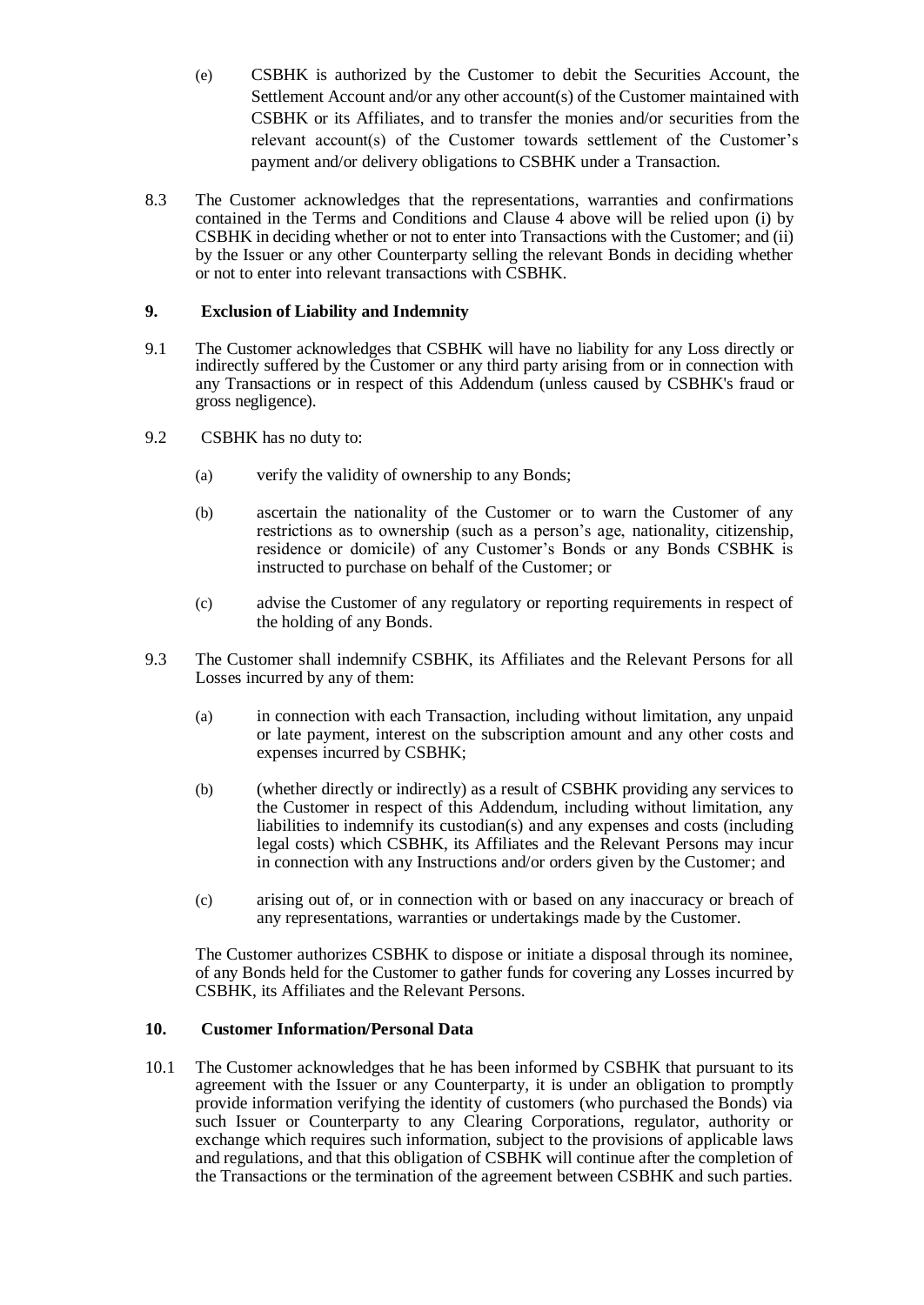- 10.2 The Customer further acknowledges and agrees that the SFC, the SEHK or regulators, authorities or exchanges of other jurisdictions may from time to time stipulate regulatory requirements for disclosure or securities market supervision, and pursuant to such requirements, CSBHK may be required to disclose the identity, account information (if applicable), personal data and other relevant information and materials relating to the Customer, his transactions and CSBHK's services (collectively, "**Customer Information**") to such regulators.
- 10.3 Notwithstanding anything contained in the Terms and Conditions, the Customer hereby authorizes CSBHK to (1) comply with such disclosure requirements set out in Clauses 10.1 and 10.2 respectively as CSBHK deemed appropriate; and (2) without prior notice to or consent from the Customer, forward any of its Customer Information to any Clearing Corporations and any relevant regulatory bodies in Hong Kong and elsewhere.

# **11. Force Majeure**

- 11.1 "**Force Majeure Event**" means any event occurring in Hong Kong or elsewhere, giving rise to a failure or delay in the performance of any duties or obligations under the Agreement, which arises from a cause beyond the control of the relevant party and which is not due, or substantially attributable, to any failure of that party to exercise due diligence to prevent such failure or delay, including, without limitation, any Act of God, calamity, war, civil war or strife, rebellion, revolution, insurrection, invasion, acts of a foreign enemy, hostilities (whether war has been declared or not), terrorism, fire, explosion, earthquake, tsunami, flooding, lightning or other adverse weather condition, strikes, industrial actions, government restrictions, exchange or market rulings, suspension of trading, computer breakdown, failure or malfunction of computer network, trading system, clearing system or communication system, malfunction of equipment, power failure, hacking, sabotage, restrictions on convertibility or transferability, requisitions, unavailability of Securities Account records or Securities Account, an actual or threatened debt moratorium (whether private or public), prohibition by new law or regulatory requirements, exchange controls, capital controls, break-up of currency or other restrictions occurring regionally, internationally or in the Customer's country of residence or in the country of any of the exchanges.
- 11.2 If either party is affected by a Force Majeure Event, the party affected shall promptly notify the other party of the nature and extent of the circumstances in question.
- 11.3 Notwithstanding any other provision of the Agreement: (i) CSBHK may suspend any Transactions and all rights and powers of the Customer thereunder in whole or in part; (ii) neither party shall be deemed to be in breach of the Agreement or otherwise be liable to the other party for any delay in performance or the non-performance of any obligations to the extent that the delay or nonperformance is due to a Force Majeure Event of which it has notified the other party; and (iii) if CSBHK in its sole discretion deems fit, the time of performance shall be extended by a period equivalent to the period during which performance of the relevant obligation has been delayed or failed to be performed.

## **12. Rights of Third Parties**

- 12.1 Except as expressly provided under Clauses 4.3 and 8.3, a person who is not a party to this Addendum has no right under the Contracts (Rights of Third Parties) Ordinance Cap 623 to enforce or enjoy the benefit of any of its terms of this Addendum.
- 12.2 The consent of any person who is not a party to this Agreement is not required to rescind or vary this Agreement at any time.

## **13. Governing Laws and Jurisdiction**

13.1 This Addendum shall be governed by and construed in accordance with the laws of Hong Kong. The jurisdiction clause in the Terms and Conditions shall also apply to this Addendum.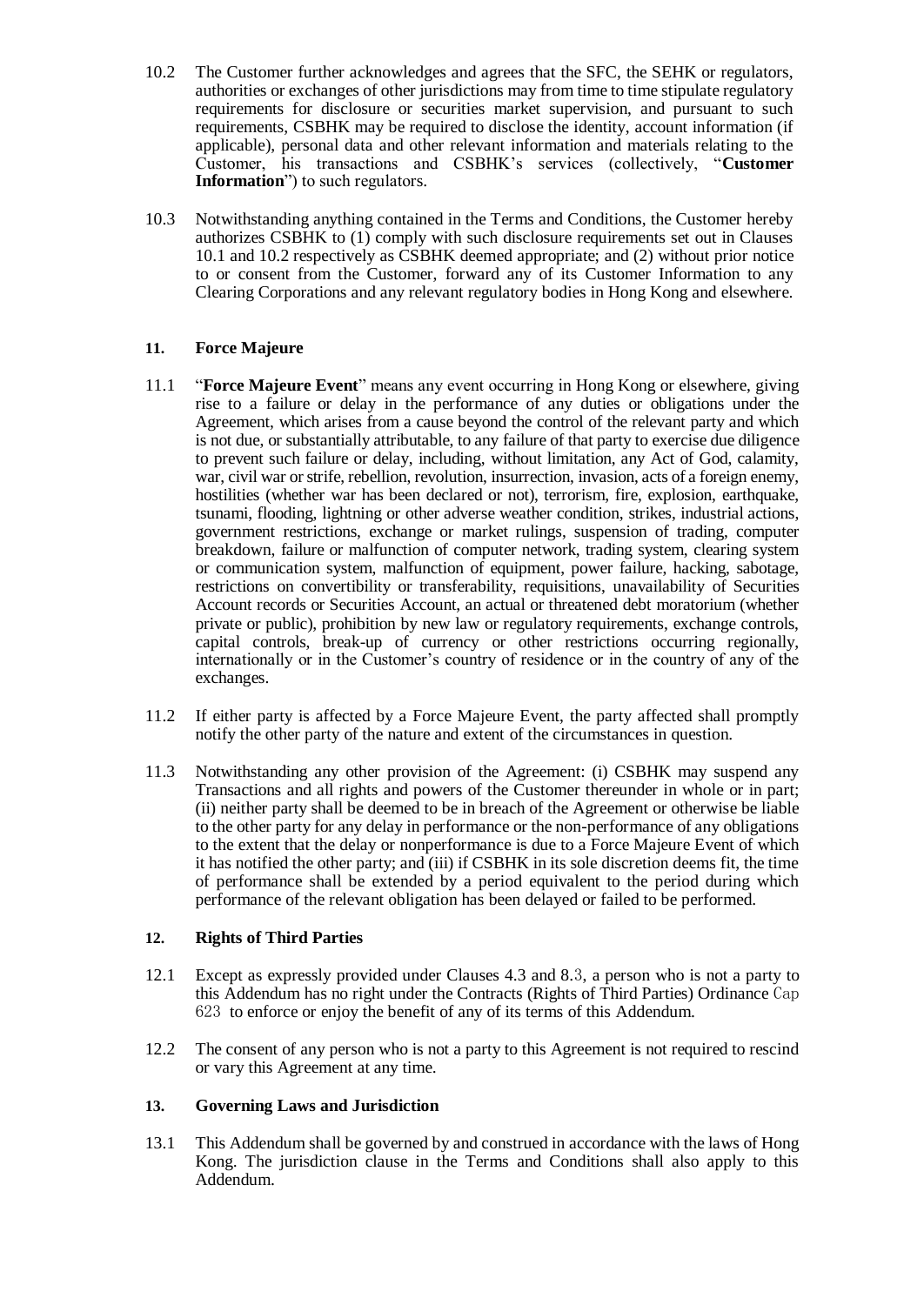#### **14. Miscellaneous**

- 14.1 If any provision of this Addendum is deemed void, illegal or unenforceable by any law to which it is subject, it shall not affect the remaining provisions of this Addendum.
- 14.2 This Addendum shall prevail in the event of conflicts or inconsistency with the Terms and Conditions. In the event of inconsistencies between this Addendum and the Issue Documents, the Issue Documents shall prevail insofar as the inconsistency relates to the Issuer's terms and features of the Bonds.
- 14.3 Clauses 4, 9, 10, 13 and 14 of this Addendum shall survive the termination of this Addendum and the Agreement.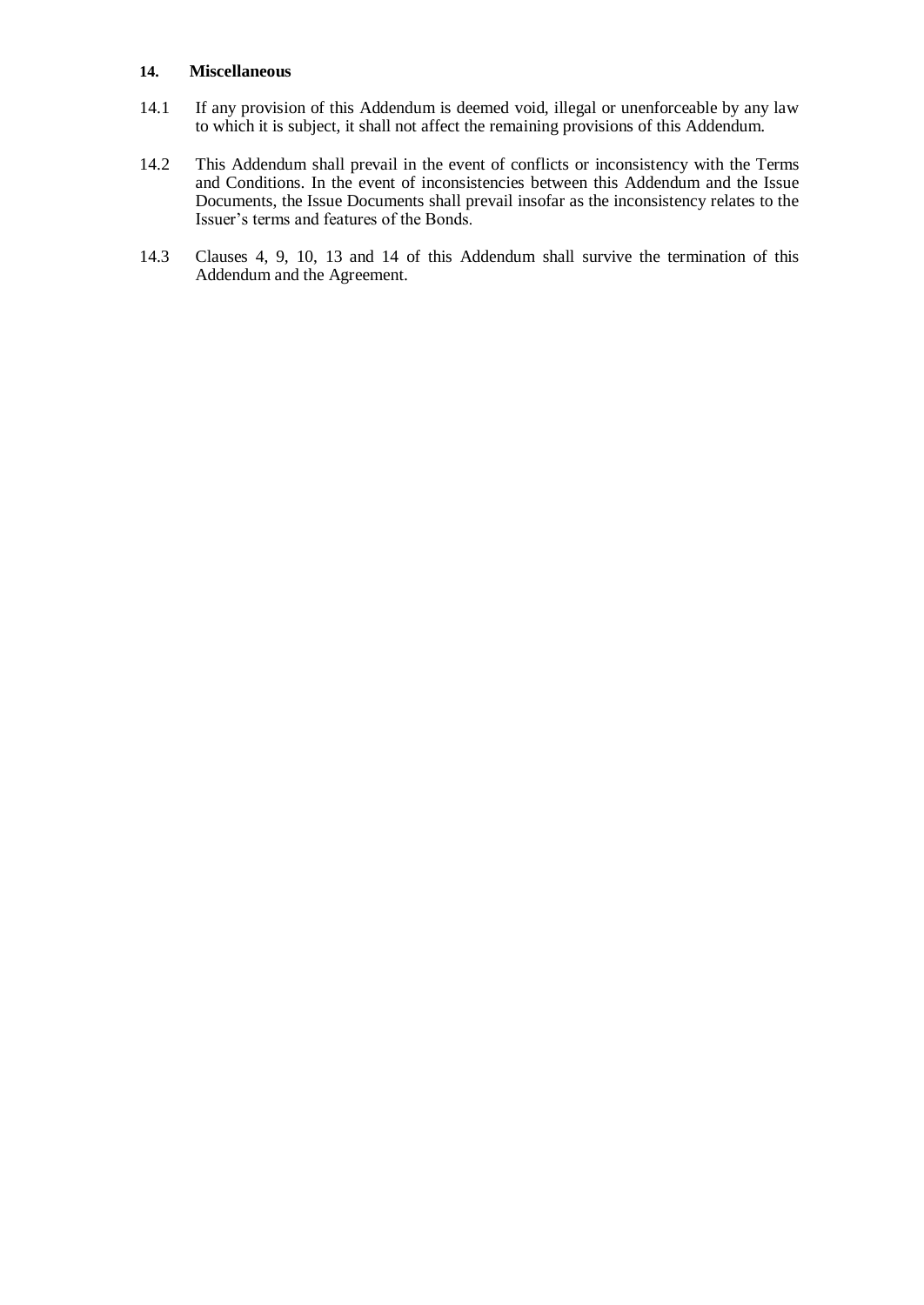# **SCHEDULE 1**

## **Risk Disclosure Statement – Bonds**

## **To**: **The Customer**

This Risk Disclosure Statement does not disclose all of the risks and other significant aspects of trading in Bonds. In light of the risks, you should undertake such transactions only if you understand the nature of the contracts (and contractual relationships) into which you are entering and the extent of your exposure to risk. You should carefully consider whether trading is appropriate for you in light of your experience, objectives, financial resources and other relevant circumstances. Please read this Schedule carefully, and ask questions and take independent advice as you consider appropriate.

The price of Bonds can and does fluctuate and the price of any individual Bonds or note may experience upward or downward movements. There is a risk that losses may be incurred rather than profits made as a result of trading Bonds. A Bond may even become valueless. A Bond **is not** an alternative to ordinary savings or time deposits.

## **Key Product Risks**

1. In particular, you should be aware of the following risk factors:

Credit risk – Bonds are subject to the risk of the Issuer (being the entity issuing the Bonds) and the Guarantor (if applicable, being an entity guaranteeing the Issuer's debt) defaulting on its obligations. Any changes to the credit rating of the Issuer or Guarantor will affect the price and value of the Bonds. The lower the credit rating (for example, non-investment grade Bonds), the higher the risk of default or possibility of happening of the other adverse credit events (for example defaults on coupon, debt restructuring, etc.). If a Bond is not rated by credit rating agencies (i.e. in respect of an unrated Bond), investor will not be able to track the change of the credit worthiness of the Bond/issuer. Credit ratings assigned by credit rating agencies do not guarantee the creditworthiness of the issuer. Loss of your entire investment is possible if the Issuer/Guarantor becomes insolvent.

Liquidity risk - The secondary market for Bonds is considerably less liquid than the secondary market for equity securities. There can be no assurance that an active secondary market in the Bonds shall exist or that any available bid price will represent fair value. Accordingly, in the event you wish to sell Bonds prior to their maturity it may be difficult or even impossible to find a buyer, either at all or in some cases without a significant discount to fair value. Investors may incur significant costs or losses in this regard.

Interest rate risk – Bonds are more susceptible to fluctuations in interest rates and generally prices of Bonds will fall when interest rates rise.

Currency risk – Where the Bonds are denominated in a foreign currency, there may be an exchange loss when converting the redemption amount back to the local or base currency.

Interest costs and top-up payments – If you enter into bond transactions on a margin basis or with the use of credit facility, you need to be prepared to pay interest costs for the margin or credit facility and meet margin calls, which require you to make top-up payments to cover the full marked-to-market losses for the remaining period of the contract. Such payment can be substantial in poor market conditions and/or when the contract has a long remaining period.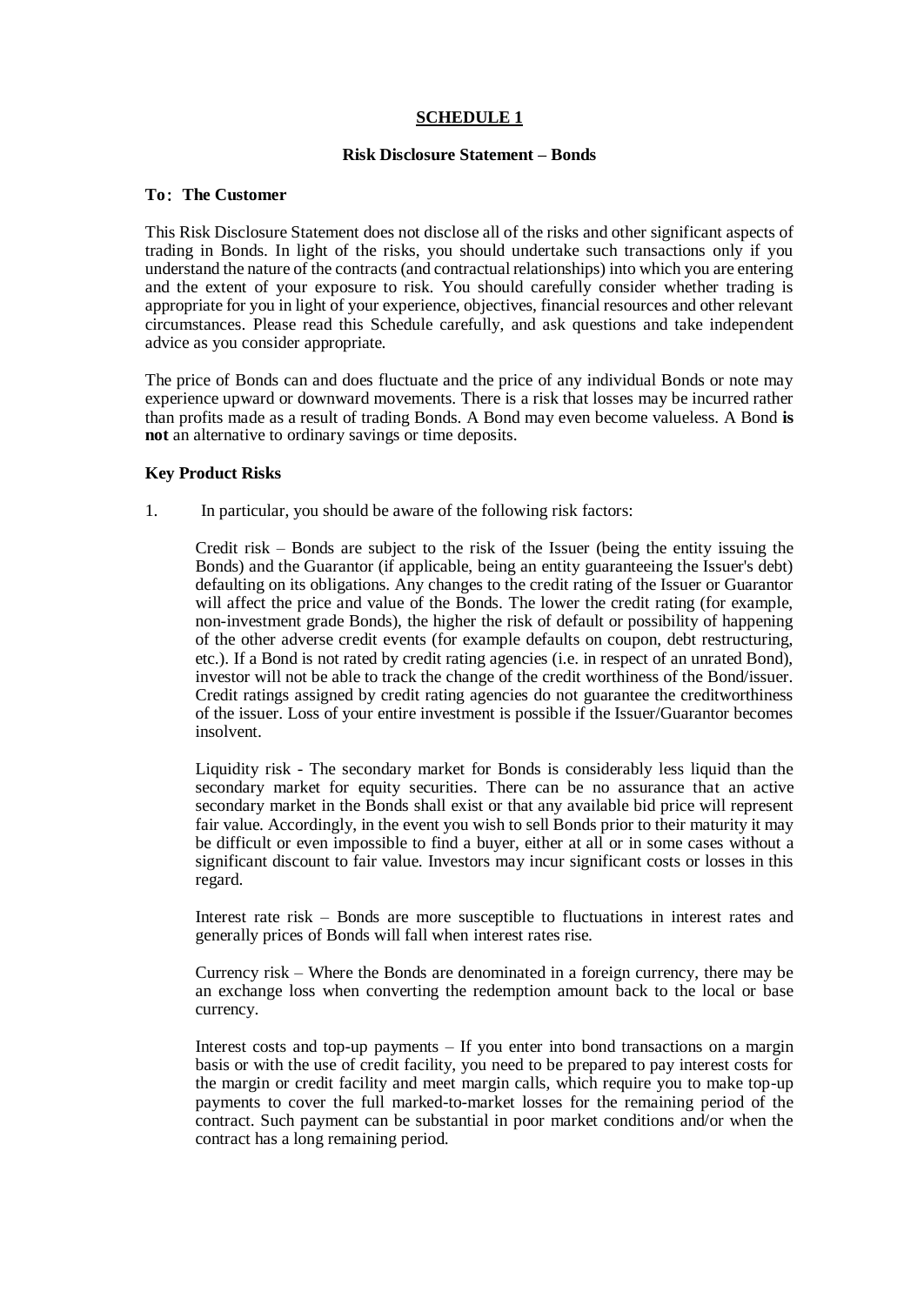Margin calls – If you enter into bond transactions on a margin basis, in poor market conditions, you may have to meet margin calls at short notice while your ability to make top-up payments may be much worse than during normal times due to the significant fall in market value of other financial assets. If CSBHK adjusts the margin percentage or margin facilities, this will add further liquidity pressure on you. If you fail to meet margin calls or maintain sufficient margin as required by CSBHK, the contract may be closed without your consent, and you will have to bear the consequential losses and costs which could be very substantial.

Settlement Delay - Settlement of sale or purchase of Bonds may not occur on the trade date or may not occur at all should the Counterparty with which CSBHK transacts under a Back-to-Back Transaction default or otherwise fail to satisfy its obligations.

#### **Key Product Risks For High-Yield Bonds**

2. In circumstances where you invest in high-yield bonds (such as, non-investment grade bonds or unrated bonds), you should be aware of the following additional risks:

Higher credit risk – high-yield bonds are typically rated below investment grade or are unrated and as such are often subject to a higher risk of issuer default; and

Vulnerability to economic cycles - during economic downturns, high-yield bonds typically fall more in value than investment grade bonds as (i) investors become more risk averse and (ii) default risk rises.

#### **Key Product Risks For Sovereign Bonds**

3. Sovereign bonds are debt securities issued by a government. Such bonds are subject to the risk that the sovereign will either fail or refuse to meet debt repayments. A sovereign's ability to repay will be impacted by the sovereign's economy, and its willingness to pay will be impacted by its political system, leadership and stability. Investors in sovereign bonds also face risk from hyperinflation in relation to that sovereign's currency, which could result in the devaluation of principal and coupon payments.

#### **Key Product Risks For Perpetual Bonds**

4. Perpetual bonds do not have a maturity date and can only be monetised by a sale in the secondary market or if the security is callable, where it is called at the sole option of the Issuer. Perpetual bonds are not principal protected. The making of coupon payments will depend on the viability of the issuer in the very long term, and such payments may be deferred and may also be noncumulative, subject to the terms and conditions of the issue. Where the security is redeemed by the Issuer, proceeds received by the investor may be much less than the initial investment amount. Furthermore, in such a situation, investors will be faced with reinvestment risk, which means that prevailing market conditions may have changed and investors may not be able to reinvest the proceeds at the same rate or for the same return at such point in time. In addition, compared to investors in senior bonds, perpetual Bonds are subordinated in ranking and investors in perpetual bonds will have a lower priority of claim (and consequently bear higher risk) in the case of liquidation of the Issuer.

#### **Key Product Risks For Subordinated Bonds**

5. Subordinated bonds are unsecured and have a lower priority of claim than an additional senior debt claim in the same asset. Investors in subordinated bonds will bear higher risks than investors in senior bonds of the issuer due to a lower priority of claim in the event of the issuer's liquidation. In addition, subordinated bonds usually also have a lower credit rating than senior bonds. Investors should pay specific attention to the credit information on this type of product, including the credit rating of the Issuer, the subordinated bonds and/or the Guarantor, as the case may be.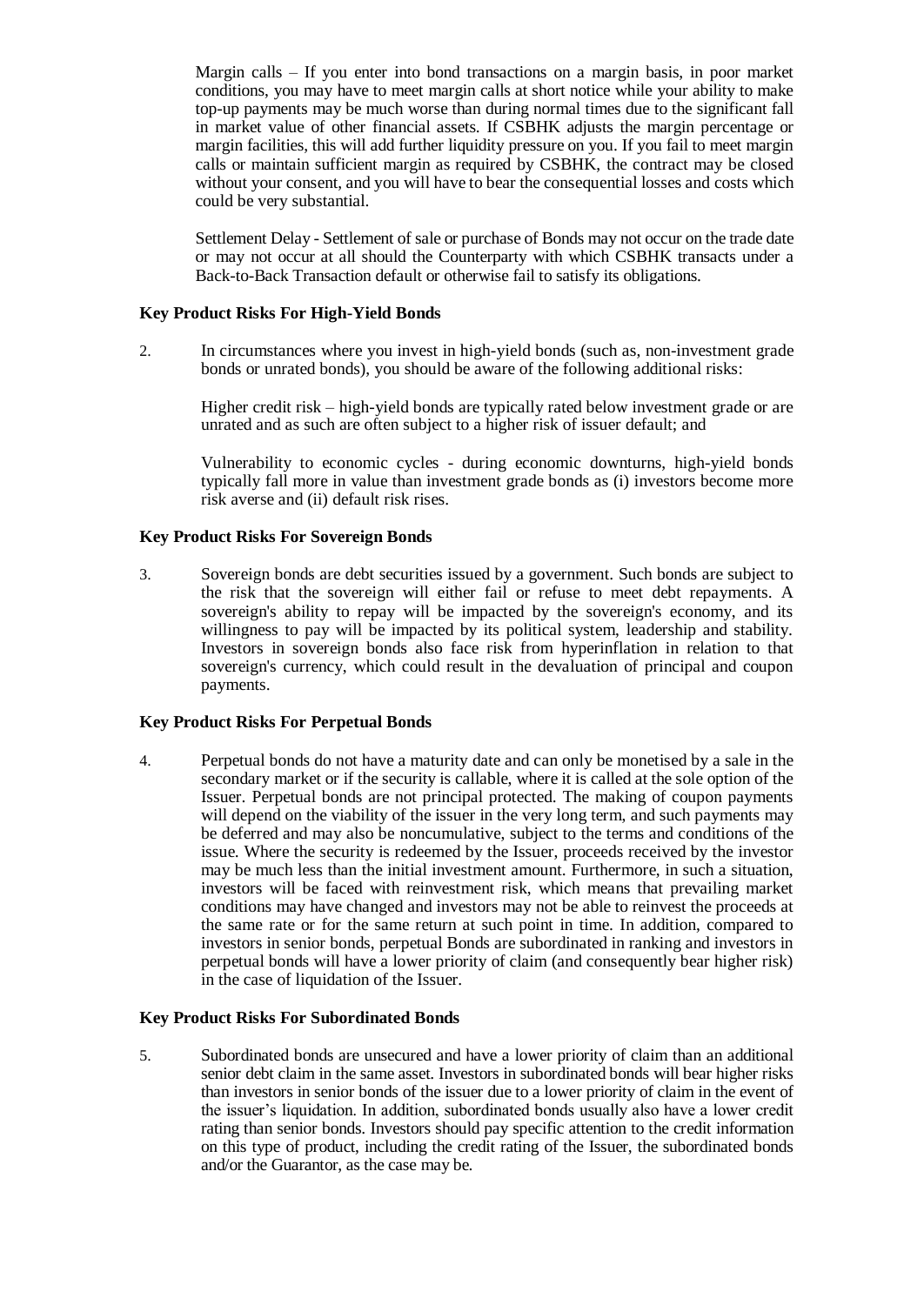### **Key Product Risks For Bonds denominated in Renminbi (RMB) or with underlying assets that are denominated in RMB**

6. You should note that the value of RMB against other foreign currencies fluctuates and will be affected by, amongst other things, the government of the People's Republic of China's regulation of conversion between RMB and foreign currencies. This may adversely affect your return under this type of product when you convert RMB into your home currency. RMB is not a freely convertible currency. Any conversion of RMB through banks in Hong Kong may be subject to certain restrictions prevailing at the relevant time.

## **Key Product Risks For Other Bonds With Special Features**

- 7. The terms of features and risks of Bonds are not uniform, and some Bonds may contain special features and risks. You should read the terms of any Bonds prior to investing. In particular, you should be aware that Bonds may in some circumstances:
	- be callable, meaning investors face reinvestment risk when the Issuer exercises its right to redeem the Bond before it matures, and the call proceeds may be substantially below the amount of the initial investment;
	- have variable and/or deferral of interest payment terms, meaning investors would face uncertainty over the amount and time of the interest payments received;
	- have extendable maturity dates, meaning investors would not have a definite schedule of principal repayment;
	- be convertible or exchangeable in nature, meaning investors are subject to both equity and bond investment risk;
	- have contingent write down or loss absorption features, meaning the Bond may be written-off fully or partially or converted to common stock on the occurrence of a trigger event; and/or
	- be supported by a keep-well agreement which is a contract between the parent company and its subsidiary to maintain solvency and financial backing throughout the term set in the agreement. The keep-well agreement is not a guarantee, and there is the risk that timely payments may not be made if there are changes to capital control laws or other regulations in the other country.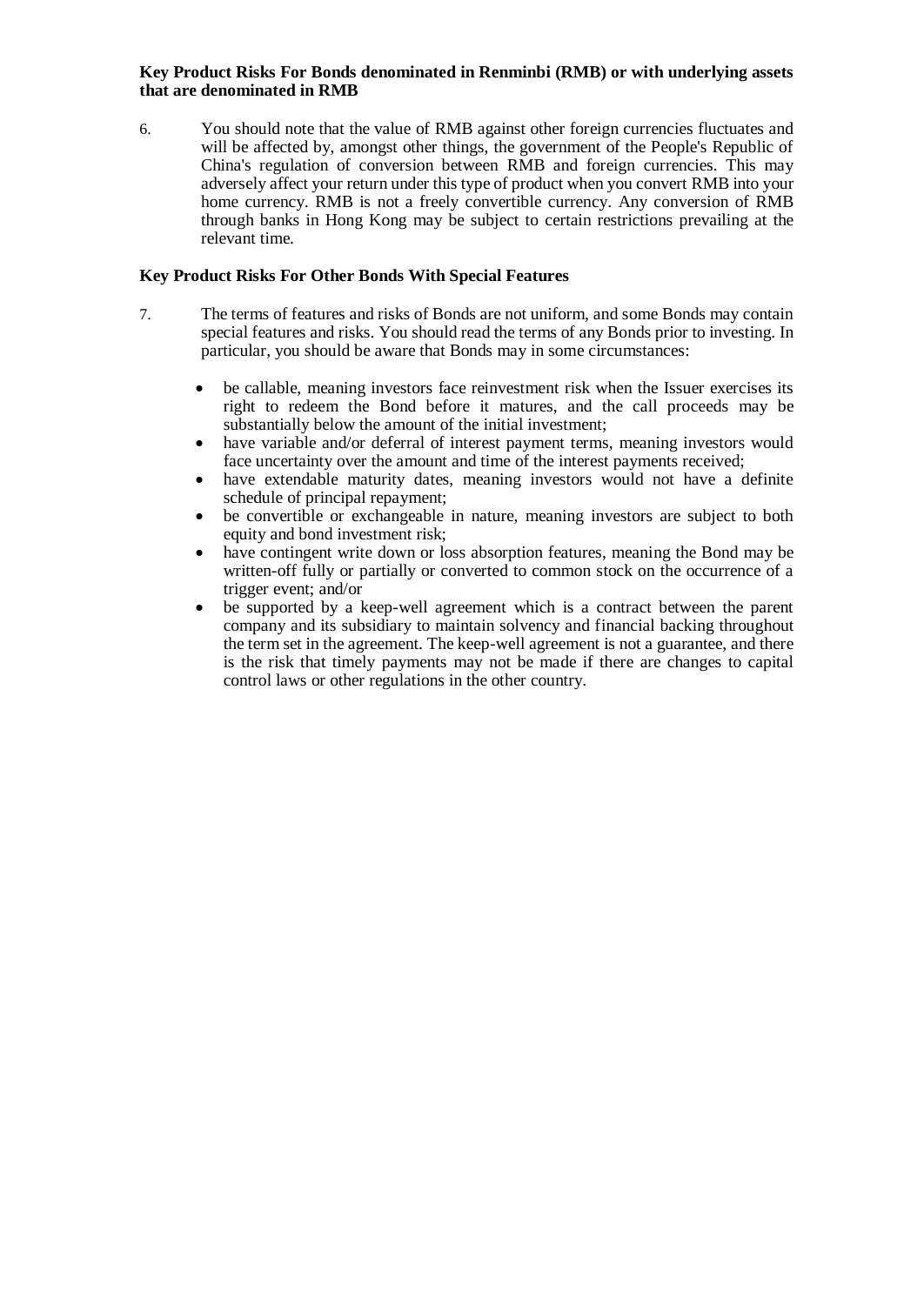

# 債券交易相關之附錄

本附錄適用於中信證券經紀(香港)有限公司(「中信証券經紀香港」)與客戶進行的 所有債券交易。

### **1.** 定義和解釋

1.1 在本附錄中,除文意另有所指外,以下詞語和字串具有以下含義:

「背對背交易」是指就一項交易而言,與主事人對主事人交易或與適用的發行人 和/或一個或多個交易對手進行的交易,並且在中信証券經紀香港全權酌情決定下, 是必要的以便履行其在該交易項下的義務;

「基礎計畫文件」是指列出計畫的條款及其他資訊的文件;

「債券」是指(包括但不限於)以任何形式和位於任何地區的公司、市政府或主 權機構所發行、報價或交易的債券或票據,並包括但不限於以公開形式發售的上 市債券和以私募配售形式銷售的非上市債券;

「中信証券集團」是指中信証券股份有限公司、中信証券國際有限公司、 CLSAB.V.、中信証券經紀香港及(如適用的話)他們的子公司和聯屬公司;

「結算公司」是指香港或境外的結算公司(視情況而定);

「《操守準則》」是指《證券及期貨事務監察委員會持牌人或註冊人操守準則》;

「交易對手」指與中信証券經紀香港按照背對背交易模式進行買賣債券(視情況 而定)交易的第三方(客戶或發行人除外);

「《清盤及雜項條例》」是指香港法例第 32 章《公司(清盤及雜項條文)條例》及 相關修訂;

「資深法團專業投資者」是指屬於香港法例第 571D 條《證券及期貨(專業投資者) 規則》第 3 條中提及並且由中信証劵經紀香港按《操守準則》第 15.3A 段所載要 求及 15.3B 段所載程序而評定的實體;

「擔保人」是指保證在任何債券到期和應付款時準時支付所有金額而提供擔保的 實體;

「機構專業投資者」是指屬於《證券及期貨條例》附表 1 第 1 部份第 1 條中「專 業投資者」定義第(a)至(i)段所指的實體;

「**ISIN**」是指國際證券識別碼,即唯一用於識別債券的 12 位數代碼;

「發行文件」是指基礎計畫文件或代表發行人為債券編制的發售通函、最終條款 或其他相關披露文件;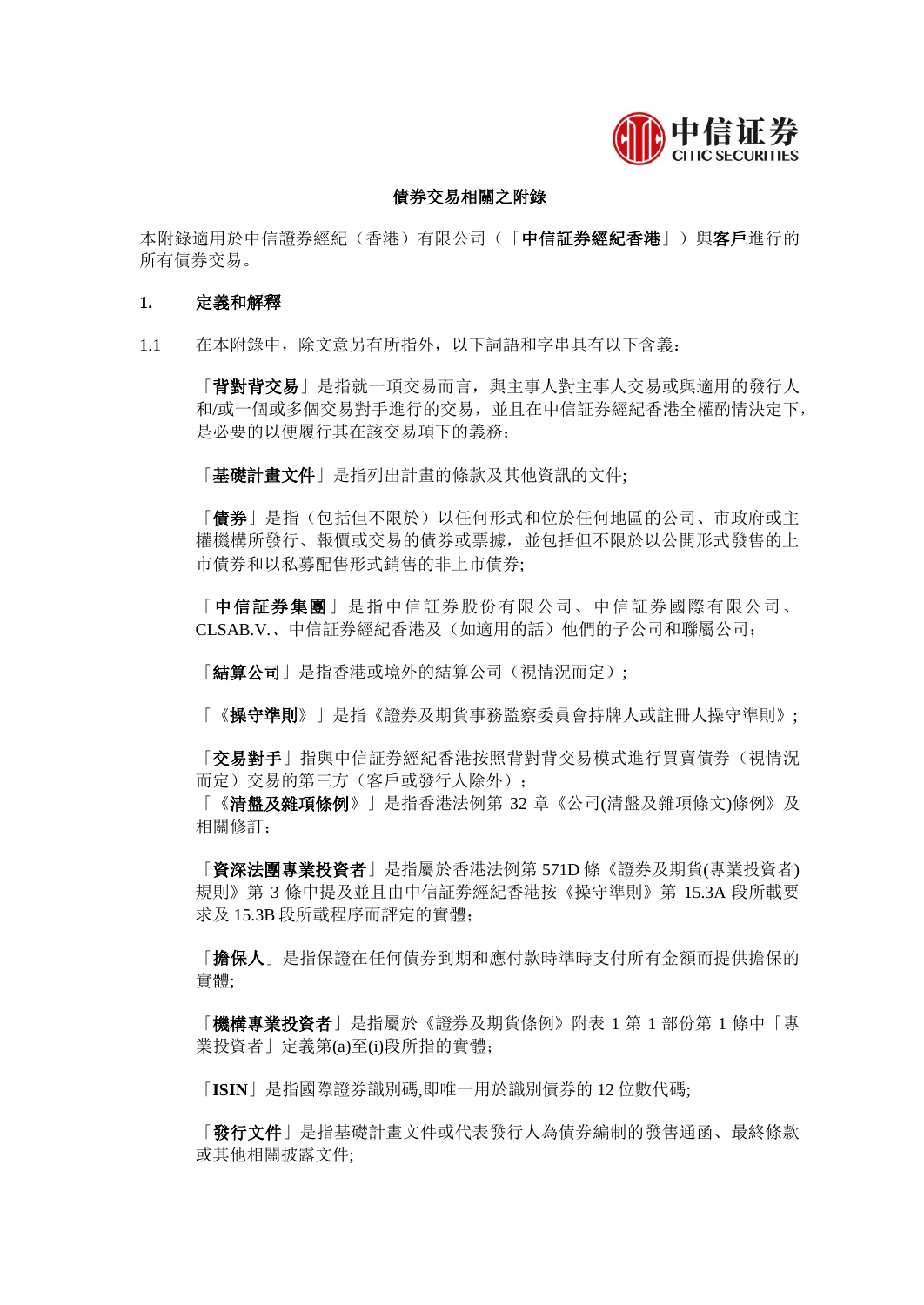「發行人」是指根據計畫或其他方式發行或將要發行債券的法人實體、市政府或 主權機構;

「市場規則」是指根據適用法律發佈的指令、命令和指示、結算公司的規則、規 定和指示及市場的自我監管規則和在任何特定時間適用的交易慣例;

「報價」是指中信証券經紀香港按客戶的要求提供給客戶的債券買入或賣出報價;

「發行計畫」是指發行人將不時發行債券或一系列債券的標準化計畫及其相關之 修訂、重述、補充和/或更新;

「《風披聲明》」是指本附錄附表 1 中的《風險披露聲明》;

「二級市場」是指於債券發行後進行債券交易的市場;

「結算日」是指債券交易結算的時間;

[認購 | 是投資者根據發行文件的條款認購在一級市場發行的債券;

[總代價」是指客戶就購買債券需要繳付的價格以及如適用的話,佣金、徵費、 印花稅、其它稅項和客戶應就交易支付的其他費用和支出;及

「交易」是指客戶與中信証券經紀香港進行的一項或多項債券交易。

- 1.2 表示單數的詞語應包括複數,反之亦然;表示任何性別的詞語應包括所有性別。
- 1.3 客戶同意並認同債券屬於《證券買賣條款》或《證券買賣條款》(專業投資者-機 構)(每個,「《條款和條件》」)中定義的「證券」,因此涉及債券的任何交 易均按照經本附錄和(如適用)**客戶**與中信証券經紀香港之間的其他相關協議作 為補充的《條款和條件》而進行。
- 1.4 附表構成本附錄的一部分,其效力如同本附錄正文中的全文一樣。
- 1.5 各條款的標題僅為方便參考,在任何情況下均不影響本附錄的解釋和詮釋。
- 1.6 所有載於本附錄中以黒體字標示的詞語,如在本附錄中未另行定義,應具有《條 款和條件》或客戶與中信証券經紀香港之間的其他相關協議內注明的相同意思。
- 1.7 客戶同意並確認本附錄構成具有法律約束力的協議。若客戶通過中信証券經紀香 港下單來進行債券交易,客戶將被視為已接受並同意受本附錄的條款和條件的約 束。

#### 風險和產品相關文件

2.1 客戶認同不同類型的債券具有不同的特徵和風險回報結構。客戶理解債券不等同 於定期存款,亦非受保障存款,因此不受香港或任何其他司法管轄區的任何存款 保障計畫的保護。投資者必須承擔發行人及(如適用)擔保人的信貸風險和投資 於債券的其他風險。如果發行人和擔保人破產,則投資的全部本金可能無法收回。 與債券相關的其他風險載於《風披聲明》。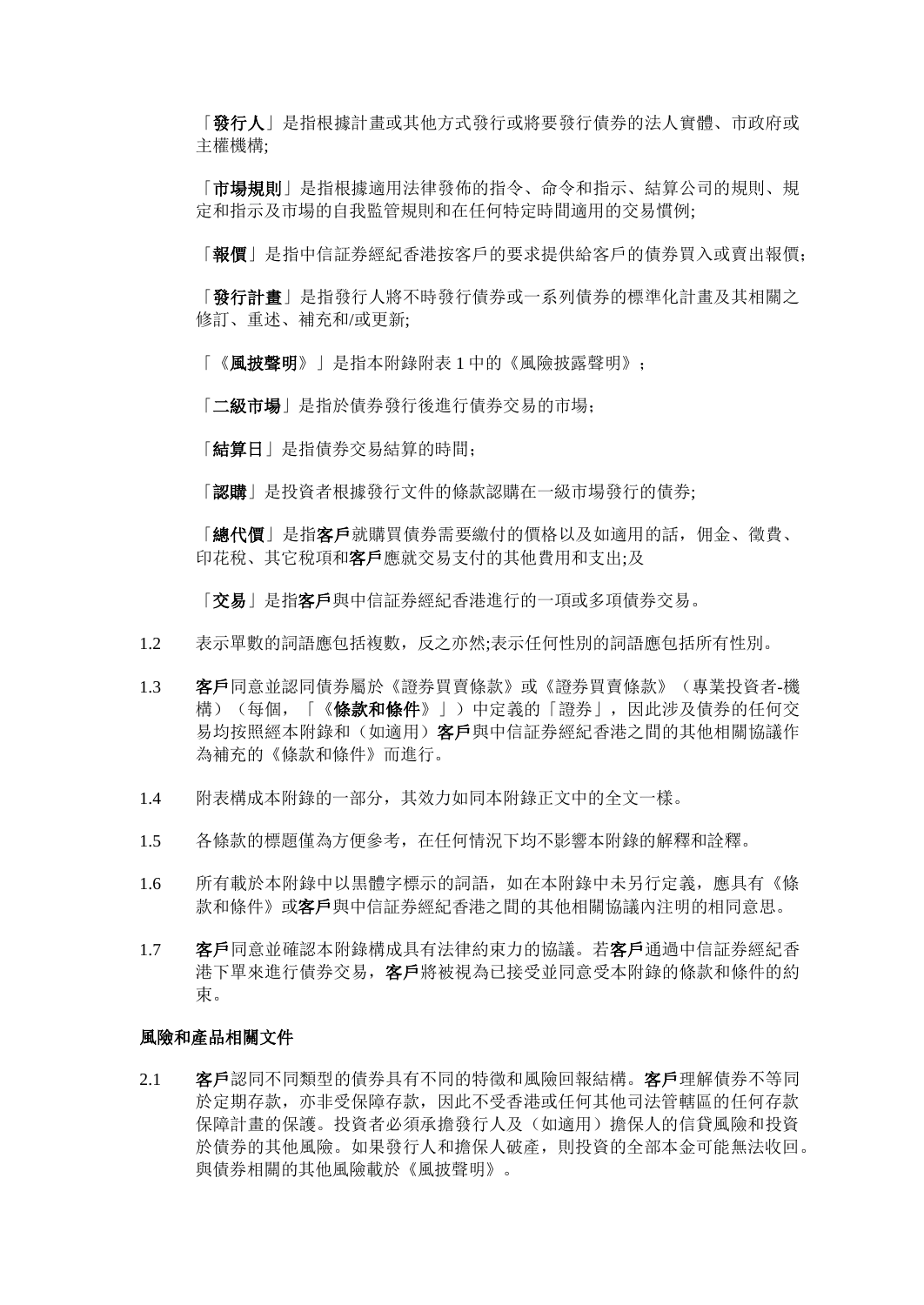# 2.2 客戶理解,雖然中信証券經紀香港可能以摘要的形式向客戶指出債券的某些條款 和

條件, 但發行文件(將通過電子郵件發送給客戶)才會全面載有債券的條款和條 件,並且是有關債券的唯一具法律約束力的文件。發行文件的任何譯文(如有) 僅供參考,文件以英文版本為准。如果客戶確實進行了交易,在發行文件的相關 條款以及中信証券經紀香港就交易發出的任何通知(「《通知》」)與條款和條 件以及本附錄不符的情況下,以前者(即發行文件的相關條款及《通知》)為准。

- 2.3 在進行每筆交易之前,客戶應:
	- (a) 細閱並完全理解和熟悉發行文件和《風披聲明》的內容,並在他認為必要 時尋求他的法律、稅務、會計、財務和其他專業顧問的獨立意見;
	- (b) 充分理解和考慮每一項交易所涉及的固有風險和具體條款;
	- (c) 分別評估債券涉及的各種風險;
	- (d) 確定每一項交易符合其投資經驗、投資目標、財務狀況、投資年期、風險承受水 平、流動性需求、(如適用)客戶對發行人的潛在表現、中信証券經紀香港及其 聯屬公司及擔保人信譽的看法(如適用)、稅務情況、分散投資的需求和其它相 關情況:及
		- (e) (如有需要)就發行文件的條款及所涉及的風險尋求獨立的意見。
- 2.4 客戶認同,他將按其獨立判斷決定是否進行交易及就交易負全責,而不會依賴中 信証券經紀香港或與中信証券經紀香港的任何通訊(書面或口頭)作為投資建議 或交易要約。客戶從中信証券經紀香港獲得的任何通訊不應該被視作為交易預期 收益的保證或擔保。
- 2.5 客戶認同並同意:
	- (a) 中信証券經紀香港毋須就發行文件的任何錯誤陳述或遺漏承擔任何責任;
	- (b) 中信証券經紀香港及代表其行事的任何人士均沒有就發行人、相關的債券 或發行文件的準確性、完整性或充分性向客戶作出任何明示或暗示的陳述;
	- (c) 即使發行文件中包含任何陳述(明示或暗示)或有遺漏任何事項,中信証 券經紀香港亦毋須承擔任何責任;及
	- (d) 即使中信証券經紀香港發現發行文件有錯誤或遺漏,中信証券經紀香港亦 沒有義務糾正或更新發行文件的任何內容。中信証券經紀香港沒有義務向 客戶提供任何投資資訊,而應客戶要求提供的任何備忘錄、資訊或文件僅 供參考。
- 2.6 若提供任何報告或資訊會違反任何法律或法規或任何政府或監管機構的要求或指 示(無論是否具有法律效力),中信証券經紀香港毋須提供這些報告或資訊。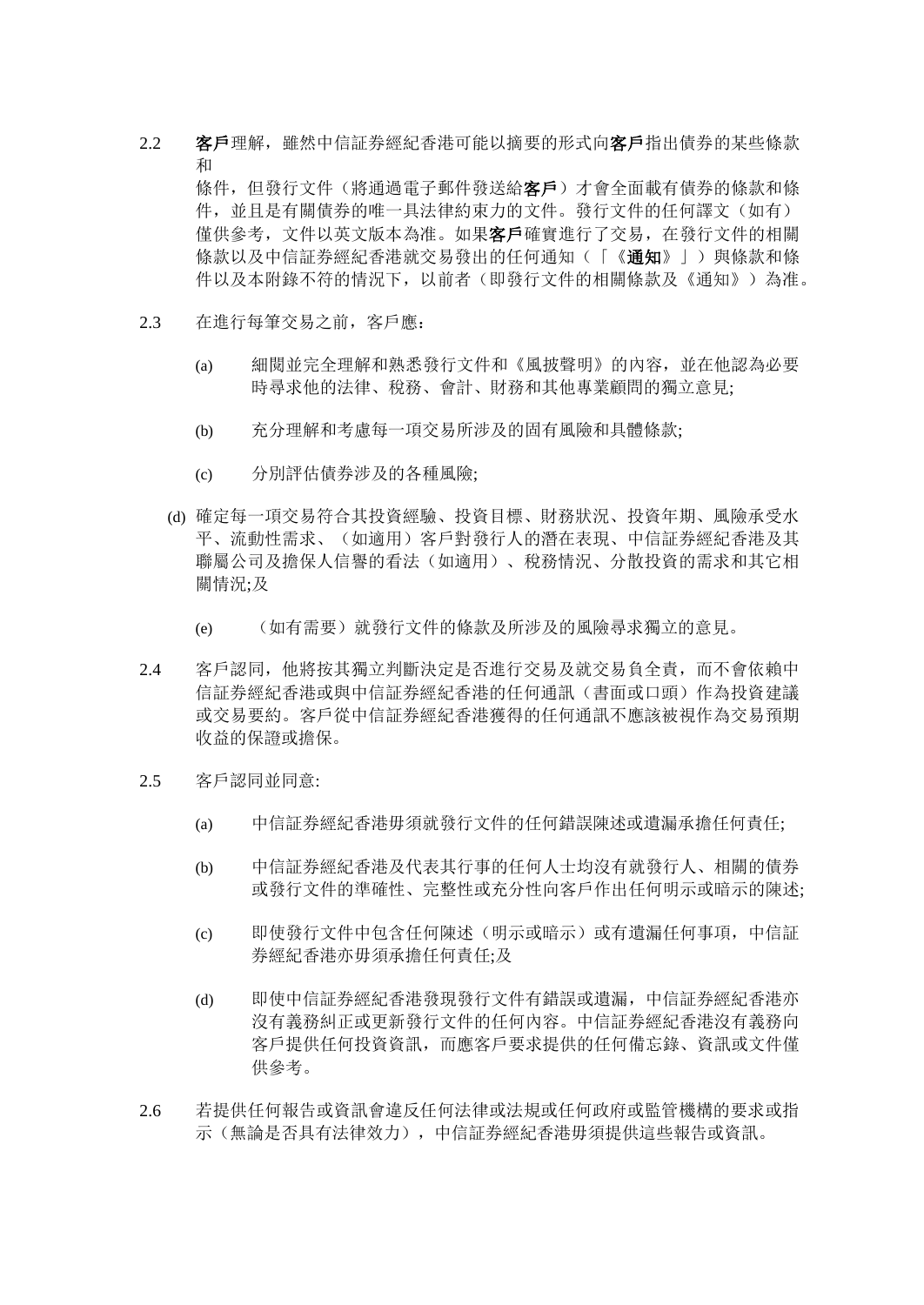- 2.7 在任何情況下,中信証券經紀香港均不需要對客戶因使用或依賴中信証券經紀香 港的任何資訊或建議而產生或與之相關的任何損失、損害、費用承擔任何責任, 惟主要由中信証券經紀香港的嚴重疏忽或故意失責而直接造成的損失則除外。
- 2.8 儘管本附錄有任何規定,倘若中信証券經紀香港向客戶(資深法團專業投資者和 機構專業投資者除外) 游說買賣或推薦任何金融產品, 該金融產品必須在顧及客 戶的財務狀況、投資經驗和投資目的下合理地適合閣下。本附錄、《條款和條件》 或其它中信証券經紀香港要求客戶簽署的任何條文或文件及中信証券經紀香港要 求客戶作出的任何陳述均不會減損本 2.8 條的效力。

#### **3.** 衝突和限制

- 3.1 客戶可通過向中信証券經紀香港發出指示,要求訂立雙方商定的(視情况而定, 買入或賣出債券)交易。
- 3.2 客戶理解某些債券並非旨在向公眾發售,而且均沒有按《清盤及雜項條例》或其 他法規的要求發出與其有關的發售章程。因此,客戶確認並同意,任何與債券有 關的要約或其他資訊僅在私人和保密的基礎上傳達給客戶並僅供其個人使用;客 戶在任何情況下均不得轉發給第三方。
- 3.3 客戶認同,某些債券可能包含擁有權限制(例如:屬於某些年齡、國籍、公民身 份、居住地或居籍的人士被禁止擁有相關債券),並且承諾會在進行任何交易前 確保自己不受任何此類限制約束。
- 3.4 就每項交易而言,客戶也承諾會確保自己遵守所有適用的司法管轄區(法律或監 管 機構)不時訂定的法例、指引、準則、規則、限制和法規,包括但不限於與稅務 報告、反洗錢等有關法規。
- 3.5 客戶認同,由於中信証券集團業務的多樣性,當各個實體扮演不同角色,其中可 能會產生潛在和實際的利益衝突。中信証券集團的成員及其相關人士可能已持有 債券的長倉或短倉或發行人或其聯屬公司的其它權益、與這些機構有其它業務往 來、以主事人或代理人的身分進行一些交易或甚至是發行人或其聯屬公司所發行 之債券或證券產品的莊家。此外,中信証券集團的成員可能正在或正尋求為發行 人或其聯屬公司提供投資銀行、資本市場或其它服務。中信証券經紀香港或中信 証券集團的其他成員可能有權因提供上述服務而獲得費用。中信証券集團的成員 可能會依靠資訊隔離制度來控制集團內一個或多個業務部門的資訊流向其它業務 部門、實體或聯屬機構。
- 3.6 客戶理解,除非與客戶另有書面約定,中信証券經紀香港將在背對背交易的基礎 上以求利益作為主事人, 並在公平交易的基礎上面對中信証券經紀香港擬向其獲 取或出售相關債券的客戶和發行人或任何其他交易對手,。客戶承認,當中信証 券經紀香港承擔主事人時,他完全明白其中的潛在的利益衝突,並同意該等交易 的性質。客戶承認並同意,中信証券經紀香港可直接或間接從發行人處獲得可量 化的貨幣利益作為分銷債券,或從債券的背對背交易中獲取的交易利潤。 中信証 券經紀香港將披露其以主事人身份行事而獲得的貨幣利益(交易利潤),並確保 客戶得到公平對待。 中信証券經紀香港將披露其聯屬公司收到類似的任何金錢利 益。客戶同意中信証券經紀香港及其聯屬公司可以獲得併保留這些利益。除非中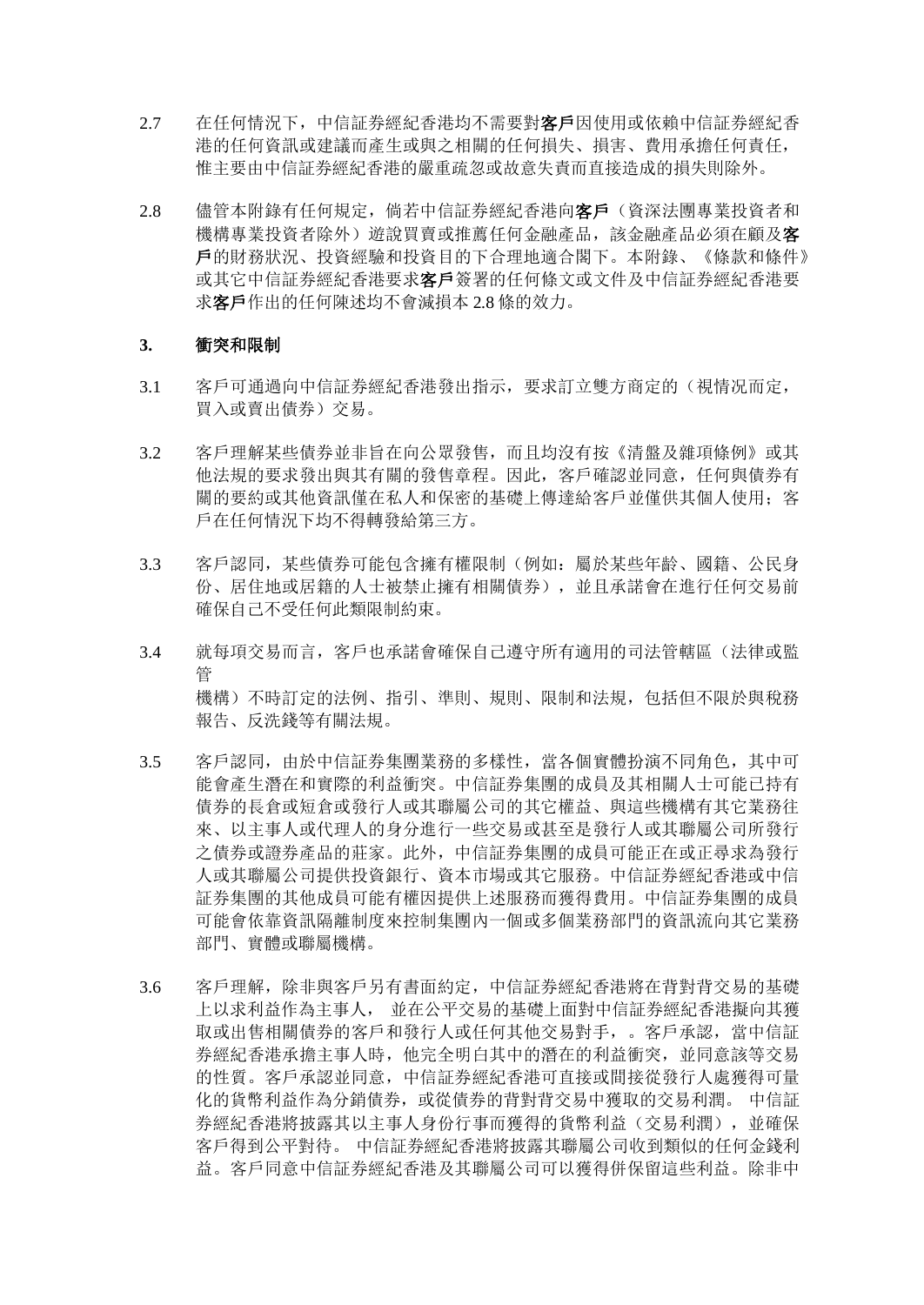信証券經紀香港另行通知,客戶就債券進行的每筆交易的貨幣利益,將在不時補 充及修訂的《一般服務費和交易費用》及其他客戶協議內披露。 《一般服務費和 交易費用》刊載於中信証券經紀香港網站 https://www.citics.com.hk/

3.7 客戶承認交易對手方為 中信証券經紀香港。 中信証券經紀香港可能因發行債券而 獲得承銷折扣,並可能從與之相關的對沖關聯交易中賺取利潤。如果發行人是中 信證券集團的成員,其將收到本次發行的所得款項淨額。建議客戶尋求其認為合 適的獨立的專業建議,以便評估這種潛在利益衝突。進行任何交易,客戶承認並 接受由上述安排引起的任何實際或潛在的利益衝突。

#### **4.** 陳述和保證

- 4.1 除了《條款和條件》中包含的陳述和保證外, 客戶也聲明並保證他:
	- (a) 已收到、閱讀及明白發行文件,並同意其對客戶具有決定性和約束力;
	- (b) 完全理解發行文件的內容以及與任何交易相關的風險,包括但不限於本附 錄和《風披聲明》中所談及的風險;
	- (c) 接受發行文件中規定的條款和條件;
	- (d) 將按其獨立判斷決定是否進行交易及就交易負全責;
	- (e) 有足夠能力承擔因進行交易而產生的任何財務風險和其他風險;
	- (f) 有足夠的資產淨值可以承擔所有風險及因交易而產生的潛在損失;
	- (g) 有資格購買債券,並將遵守或已遵守發行文件的相關條款;
	- (h) 能夠根據債券及發行文件的要求,作出並將作出所有應由買方或持有人作 出的陳述及聲明;
	- (i) 代表自身而不是代表任何第三方訂立交易,並且是最終負責發出每一項交 易指示的人士,也是享受相關交易的商業或經濟利益及/或承擔相關的商 業或經濟風險的人士;
	- (j) 是《證券及期貨條例》及《證券及期貨(專業投資者)規則》(第 571D 章)所界定的「專業投資者」;
	- (k) 不在美國也不是:(i)不時修訂的 1933 年《美国证券法》S 规例定義下 的美國人;(ii)由美國人控制的外國人;或(iii)代表美國人或與美國人一 起行事的外國人;
	- (l) 是出於投資目的而購買債券,而不是為了任何分銷或處置安排擬轉售有關 債券: 及
	- (m) 購買相關債券並未違反任何適用的司法管轄區(法律或監管機構)不時訂 定的法例、指引、準則、規則、限制或法規。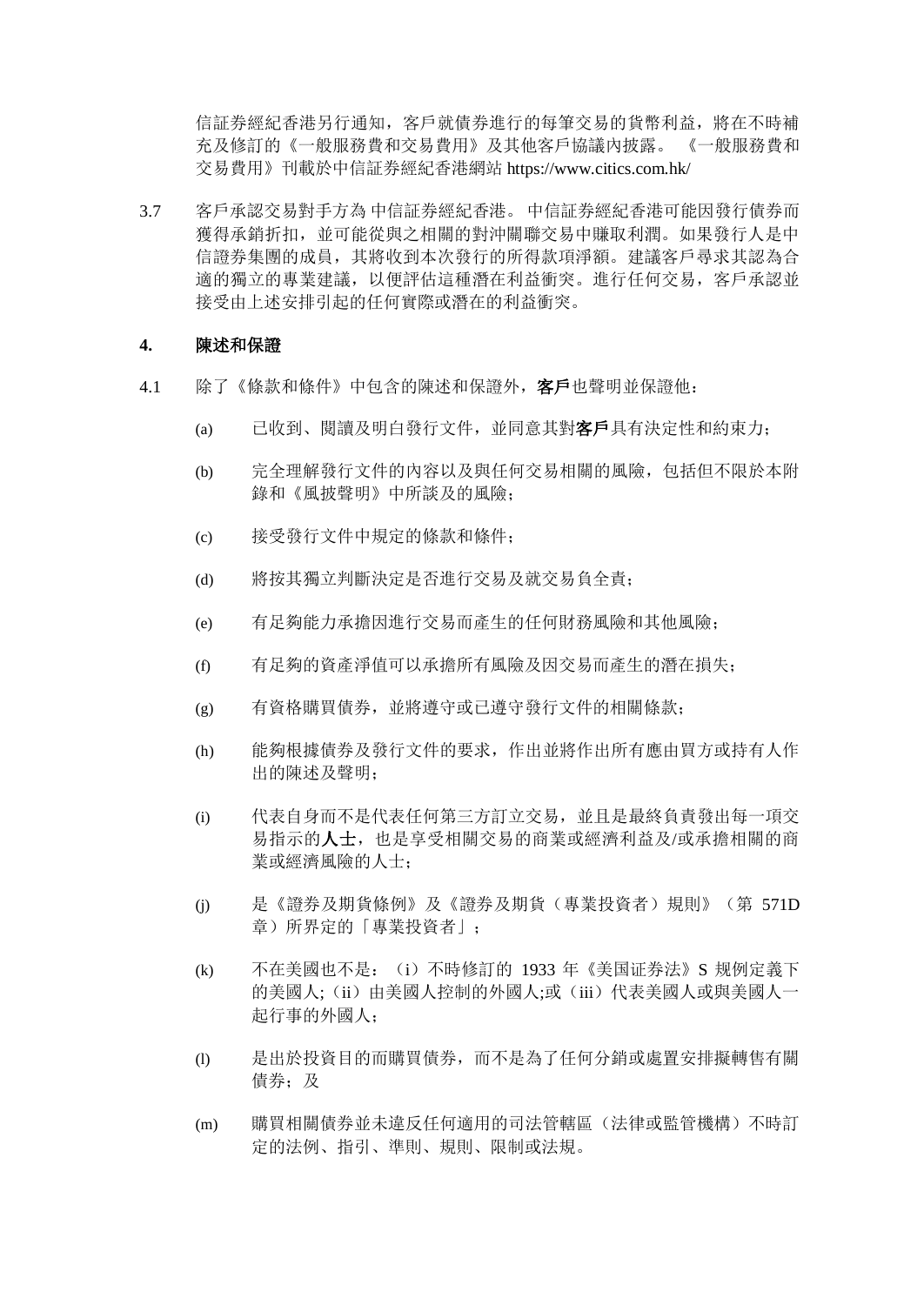所有陳述和保證(包括上述各項)均應被視為在每次發出交易指示之前由客戶複 述一次。

- 4.2 客戶認同並確定中信証券經紀香港已告知客戶:
	- (a) 有關債券將不會根據經修訂的 1933 年美國《證券法》登記;
	- (b) 相關發行人不是根據經修訂的 1940 年美國《投資公司法》註冊的機構;
	- (c) 有關債券不得直接或間接在美國向公眾發售或出售,或為任何美國人士的 利益而出售;
	- (d) 若任何美國人士實益擁有的債券,無論是單獨或與任何其他人一起擁有, 發行人有權以票面價值強制購回,而中信証券經紀香港可能有責任向發行 人及交易對手方作出彌償;
		- (e) 有關債券的發行文件並未根據新加坡《證券及期貨法》(第 289 章)、香 港《公司(清盤及雜項條文)條例》、美國法律或其他司法管轄區法律於當 地登記為發售章程;
	- (f) 有關債券可能或可能未獲授權在香港或任何國家、州或司法管轄區內公開 發售: 及
	- (g) 中信証券經紀香港必須遵守發行文件中規定的銷售限制,並可能有責任在 出現違反該等限制情況時向發行人及交易對手方作出彌償。
- 4.3 客戶承認本文第 4 條和《條款和條件》中包含的陳述、保證和確認,其中 (i) 中 信証券經紀香港將於據此決定是否與該客戶進行交易; (ii) 出售債券的發行人或 其他交易對手將據此決定是否與 中信証券經紀香港進行相關交易。

### **5.** 認購指示

- 5.1 如果客戶有意購買新發行債券,則客戶必須理解並認同此類債券並沒有成熟的交 易市場,且中信証券經紀香港無法就債券在任何交易市場的流動性作出任何保證。
- 5.2 客戶已經得到有關債券認購和客戶認為必要或適當的資訊,並已獨立評估和解決 他們對購買債券的優點、風險和適合性的疑問。客戶確認其瞭解購買債券的風險, 中信証券經紀香港及/或相關人士也解釋過。客戶確認已閱讀並審閱了發行文件中 的銷售限制,並且已遵守並將遵守發行文件中適用的銷售限制。
- 5.3 客戶應根據發行條款以及中信証券經紀香港或發行人發出的任何特定債券認購指 示,向中信証券經紀香港交付認購訂表及有關的執行指示。客戶可前往中信証券 經紀香港的分行提交訂購表,或致電中信証券經紀香港前臺持牌人員的辦公室錄 音電話,或以中信証券經紀香港與客戶另外協商的方式下單。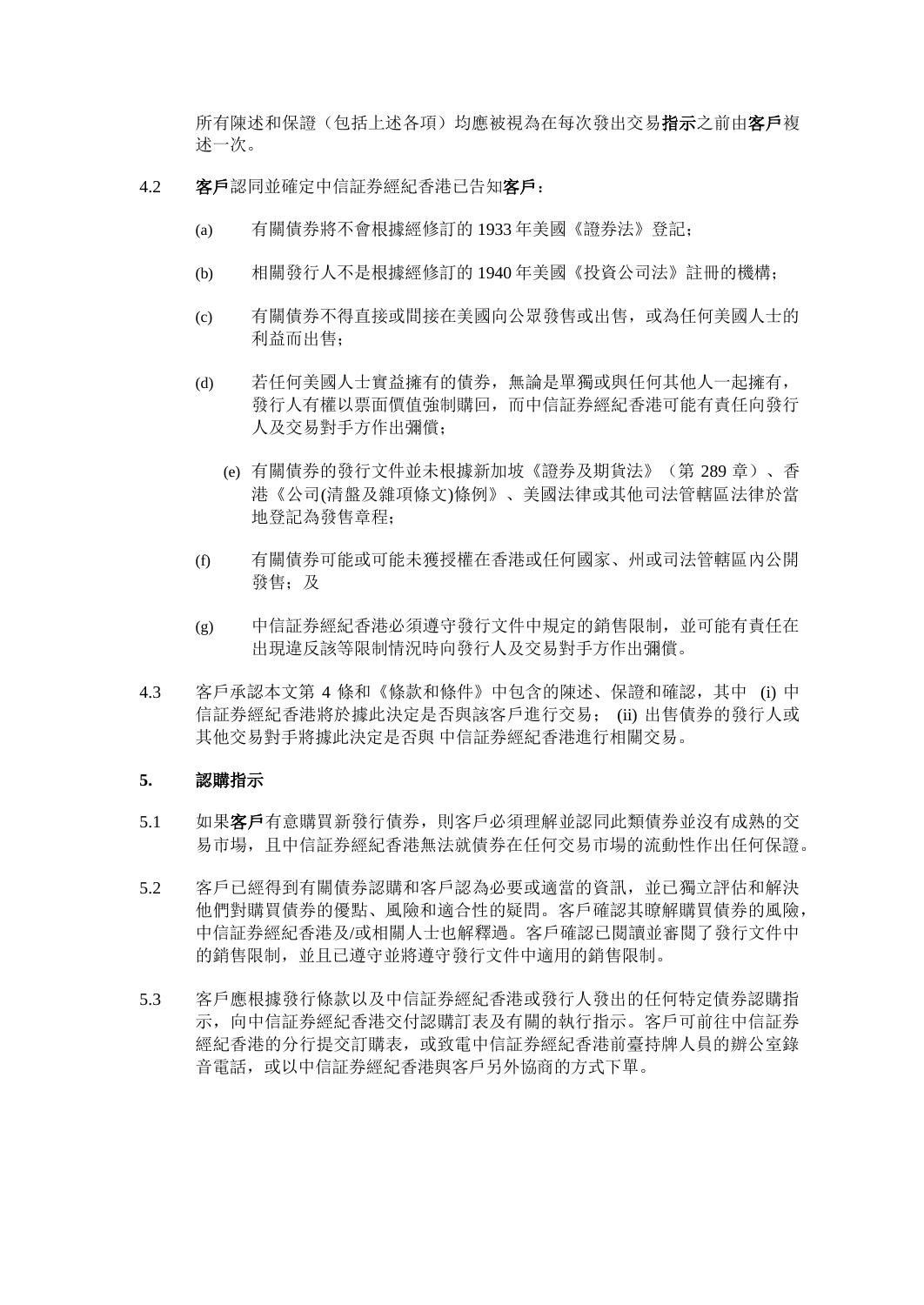- 5.4 客戶同意並認同中信証券經紀香港擁有全權和絕對酌情權去接受或拒絕任何債券 的認購訂單。客戶也理解認購債券的訂單(視乎情況)未必可能全數履行,而且 任何訂單的履行也取決於有關債券的供應情況。
- 5.5 雖然中信証券經紀香港作為主事人與客戶進行所有交易,客戶理解所有購買債券 的訂單均須經發行人及其他出售該債券的交易對手接受,並僅在發行人或交易對 手(視乎情況)確認後才生效。客戶還瞭解發行人或其代理人可自行決定接受或 拒絕中信証券經紀香港的認購申請,或根據市場條件和產品特徵,取消相關債券 或調整其條款。債券的有效條款和條件應以發行人發出的確認書或相關文件為准。 無論客戶是否成功購買債券,發行人和中信証券經紀香港均不會就相關總代價計 算或支付任何利息。
- 5.6 中信証券經紀香港會按其記錄向客戶提供相關交易的成交單據,而客戶同意下面 第 6.5 至 6.7 條的規定適用。
- 5.7 中信証券經紀香港可能會就其已執行訂單的交易從發行人收取佣金。有關中信証 券經紀香港收到的佣金的進一步資料,請參閱發行文件或中信証券經紀香港將以 其他方式提供的資料。

# **6.** 債券交易

- 6.1 在二級市場交易中,客戶可以致電中信証券經紀香港指定的辦公室錄音電話聯繫 中信証券經紀香港的前臺持牌人員,要求中信証券經紀香港提供報價,並向中信 証券經紀香港提交有關与中信証券經紀香港进行交易的指示。客戶應確保將報價 請求正確傳達給中信証券經紀香港。客戶提交的報價請求必須包括以下內容(如 適用):
	- 客戶名稱/要求報價的客戶的授權人員的名稱;
	- 債券類型和金額;
	- 債券的 ISIN: 及
	- 說明是要求買入還是賣出的報價。
- 6.2 客戶理解並認同:
	- (a) 對於在場外交易(「場外交易」)市場上的債券訂單,價格是通過雙邊協 商的,而交易對手方通常不會將報價提供給大眾市場;
	- (b) 與股票市場不同,債券交易對手方的選擇通常是有限的,在許多情況下, 由於產品僅由數量有限的交易對手方提供,因此在流動性或價格方面沒有 太大的透明度;
	- (c) 在波動和不透明的市場中,可能有必要接受第一個價格而沒有機會獲得或 要求其他價格;
	- (d) 有些債券可能僅通過某一個交易對手方提供或者只有某一個交易對手方才 有能力保證特定規模訂單之結算,在這些情況下,不可能取得另一個報價 作比較;及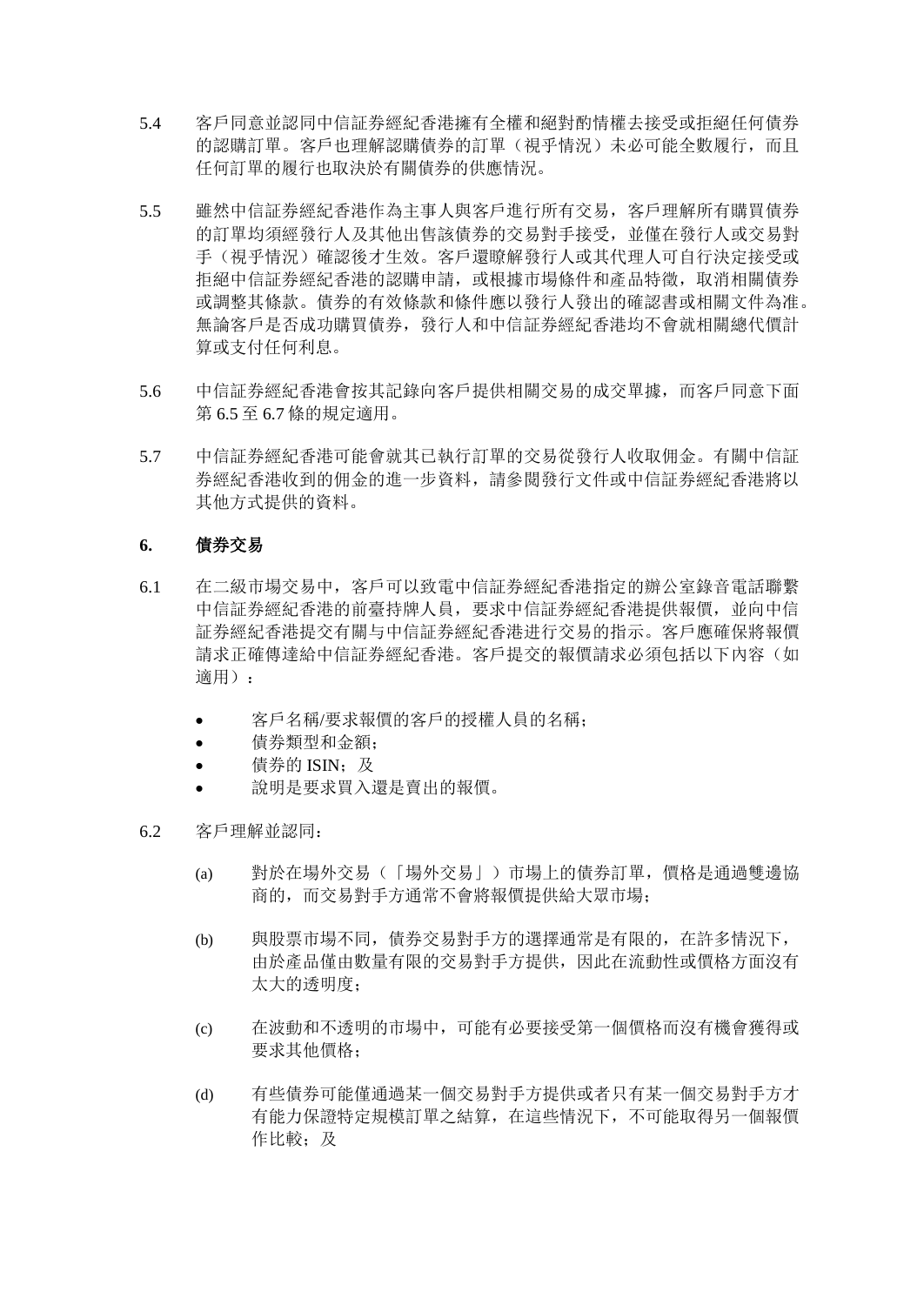- (e) 在場外交易市場中,交易對手方的數量和選擇可能很有限。
- 6.3 中信証券經紀香港可自行並按其絕對酌情權拒絕發出客戶要求的報價。如果中信 証券經紀香港提供報價,除非另行約定,否則客戶應立即對報價作出回應。客戶 理解,如果市場出現波動,而客戶無法立即回覆報價的話,中信証券經紀香港的 報價可能不再有效或可用,並確認中信証券經紀香港不會因未能獲得報價而對客 戶承擔任何責任。客戶同意,當客戶接受中信証券經紀香港的報價時,客戶與中 信証券經紀香港已達成一項有約束力的交易。此外,客戶明白及同意中信証券經 紀香港 在交易中的角色是主事人。
- 6.4 中信証券經紀香港應在相關交易後於可行的情況下儘快向客戶發出並發送交易確 認書(「確認書」)。
- 6.5 客戶應仔細檢查並核實中信証券經紀香港發出給客戶的每份確認書、通知書、收 據和結單的正確性。如客戶發現任何錯誤、差異、遺漏或未經授權交易,客戶應 該於以下時間內:
	- (a) 在收到該確認書、通知書或收據後 24 小時內;及
	- (b) 從任何該有關結單日期起計三(3)個日曆日內,

以書面形式及時通知中信証券經紀香港。

- 6.6 除非客戶根據上述第 6.5 條的要求通知中信証券經紀香港指出有關錯誤或差異, 否則相關的確認書、通知書、收據和結單應被視為準確並已包含所有相關記項, 並且對客戶有最終約束力。
- 6.7 除非客戶在上述指定時間內向中信証券經紀香港發出書面通知,就有關記項提出 異議,否則中信証券經紀香港對於任何就確認書、通知書、收據或結單內的記項 或錯誤提出的申索概不承擔任何責任。儘管有上述規定,中信証券經紀香港可以 在任何時候並於不招致它對客戶負上或承擔任何法律責任的前提下,撤銷、糾正 或修改確認書、通知書、收據和結單的內容以糾正任何行政、文書、操作或電腦 錯誤。客戶同意,經如此撤銷、糾正或更正的文件應對客戶及中信証券經紀香港 有約束力。

# **7.** 付款和結算

- 7.1 發行文件及《通告》所載的條款及條件、認購及贖回程序和與付款有關的詳情將 被視為已納入本附錄。客戶理解,內部程序有可能指定一些適用於債券的認購、 贖回或提貨(如適用)以及接受客戶指示的截止日期。當客戶發指示給中信証券 經紀香港時,如果客戶沒有給予中信証券經紀香港合理的時間去處理指示和/或如 果指示未及時傳達給中信証券經紀香港,有關指示則可能不被處理、客戶也可能 無法進行交易。
- 7.2 客戶應以各債券的計價貨幣,用即時可以得到且可以自由轉移的資金,按所需貨 幣支付的慣常方式支付總代價。債券將在收到付款後按照相關的慣常方式在指定 日期交付。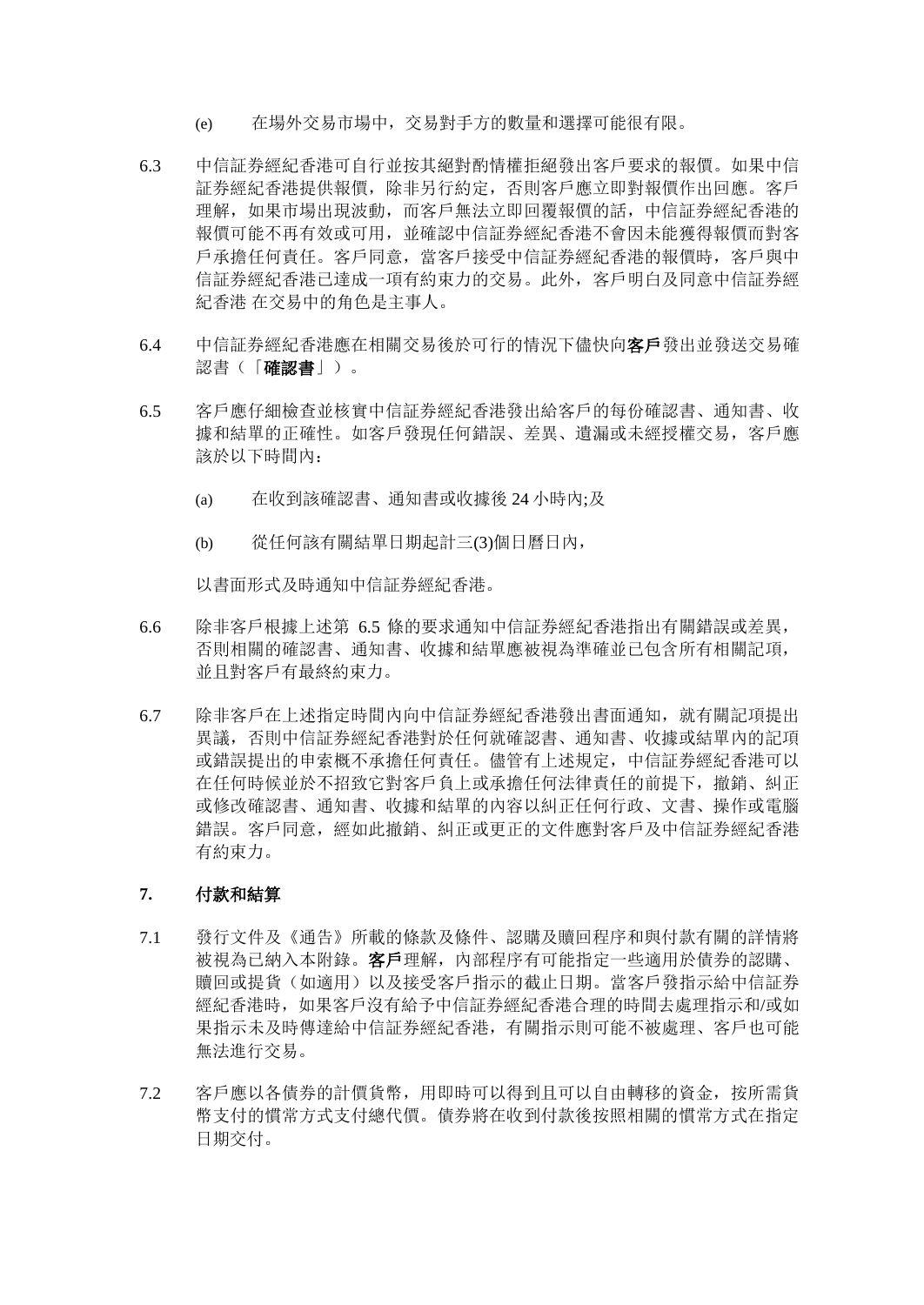- 7.3 客戶確認,支付總代價是合約的要素,客戶必須嚴格遵守。在下單之前(除非中信 証券經紀香港另有規定),客戶應確保其結算戶口內有足夠的資金來全額支付總 代價,或若果是沽出債券的話,帳戶內有足夠的相關債券。客戶授權中信証券經 紀香港根據本附錄從其結算戶口、證券戶口或於中信証券經紀香港或其聯屬公司 開立的其它帳戶扣除所有應繳款項或從客戶的相關戶口/帳戶將證券轉出以履行客 戶的交付義務。
- 7.4 如客戶欲使用中信証劵經紀香港提供的財務融通購買債券,客戶應向中信証劵經 紀香港提出申請。中信証劵經紀香港可根據其信貸政策和內部指引審核相關申請。 中信証劵經紀香港可全權酌情決定拒絕此類申請而毋須給出理由,亦毋須負上任 何法律責任。客戶同意並確認:(i)任何此類(經中信証劵經紀香港審批)財務 融通均是根據中信証劵經紀香港(在協議中或其他文件規定)的「孖展證券貸款 條款」以及中信証劵經紀香港可能不時規定的其他條款和條件授予並受其約束; 以及(ii)「孖展證券貸款條款」及其他中信証劵經紀香港制訂的條款和條件均 对他具有約束力。
- 7.5 為了以滿足追加保證金(孖展)的要求(如適用的話),客戶特此授權中信証劵經 紀從客戶的證券戶口中扣除任何款項、出售證券戶口中持有的任何證券(包括抵 押品)並利用有關售後所得款項補倉及/或要求客戶提供現金或(若中信証劵經紀 香港同意)證券,來提供保證金或抵押品。如果客戶未能滿足追加保證金的要求, 則中信証劵經紀香港有權在未經客戶事先同意的情況下就客戶的未平倉寸頭進行 平倉,並向客戶收取所有損失和費用,或保持未平倉而相關風險由客戶自行承擔。 如果客戶被要求為未平倉頭寸提供抵押品,中信証劵經紀香港有權將此類抵押品 進行質押、押記或作其他抵押安排,而且處理有關抵押品時亦毋須以客戶名義或 中信証劵經紀香港、其代名人或代理人的名義登記。
- 7.6 客戶確認結算和清算可由結算公司根據相關市場規則或與客戶和中信証券經紀香 港協商的其他結算安排進行。
- 7.7 客戶認同,若他認購的債券為新發行的債券,發行人可以自行酌情決定,在發行 人或其代理人收到相關認購款項之前不會發出相關債券。此外,客戶也認同交易 的結算無法保證能夠完成。如果中信証券經紀香港下單的交易對手方未能將債券 交付給中信証券經紀香港進行結算,則客戶同意中信証券經紀香港可以解除交易 並以客戶支付的總代價金額貸記入客戶的證券戶口,而毋須支付利息, 其前提是 中信証券經紀香港已經從發行人或交易對手(視乎情況)收到總代價。客戶進一 步同意中信証券經紀香港據此毋須就客戶產生的任何損失承擔責任。
- 7.8 此外,客戶認同:
	- (a) 一系列的債券均可由以一張總額證書代表,因此客戶就算持有某個債券也 不會獲發個別證書(即是以非實體證書(帳面記錄)形式通過中信証券經 紀香港或其代名人或其託管行持有):
	- (b) 雖然客戶有權將債券的權益轉讓給於相關結算所或在發行人並無開立帳戶 的持有人或以其它方式處置客戶的權益,但這些權利的行使可能會因債券 缺乏任何個別正式的證書而受到影響;及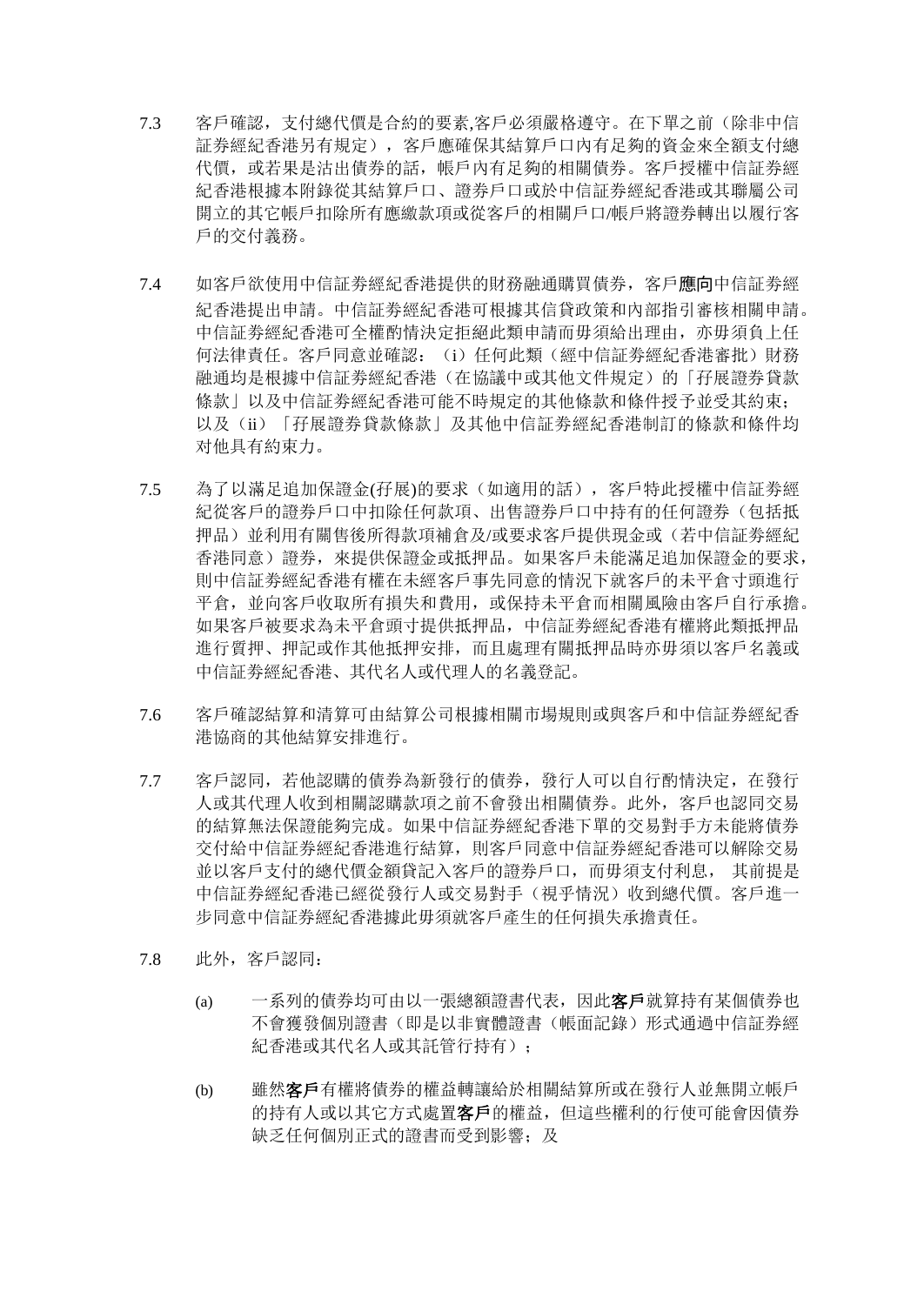- (c) 如果購買後, 客戶通過中信証券經紀香港或其託管行持有債券, 中信証券 經紀香港或其託管行(視乎情況而定)將獲得對發行人的直接合同執行權; 在這種情況下,如果發行人違反了債券中所載的付款或交付義務,客戶將 不得不依賴中信証券經紀香港(直接或(如適用)通過其代名人或其託管 行)代表客戶向發行人追討。因此,如果中信証券經紀香港未能代表客戶 對發行人/擔保人執行有關權利,或中信証券經紀香港無力償債或失責時, 由於客戶與中信証券經紀香港的代名人或其託管行(如適用)和發行人/ 擔保人之間並無合約權利,客戶採取此類法律程式執行他的權利時將會遇 到困難。
- 7.9 客戶亦認同,發行人或其代理人可在簽發債券的截止日期前隨時向中信証券經紀 香港發出通知(取消發售通知),表示中信証券經紀香港不能分發或提供相關債 券直到另行通知為止。
- 7.10 客戶同意並確認 中信証券經紀香港的付款和/或交付義務是有條件的,並且僅限 於 中信証券經紀香港實際從相關的發行人或交易對手收到債券的付款和/或交付。 客戶承認並同意,由於發行人或交易對手未能根據背對背交易向中信証券經紀香 港交付足夠的資金或相關債券,債券的買賣結算可能會延遲或取消。客戶同意讓 中信証券經紀香港免於因未能交付和/或延遲交付(由中信証券經紀香港的欺詐或 重大疏忽引起的除外)而產生的所有損失索賠,並且中信証券經紀香港同意在涉 及客户購買債券的交易中採取合理努力,其中:
	- (a) 促使發行人或交易對手以市場價格回購債券;或者
	- (b) 向交易對手發出買入通知,並在五天通知期屆滿時,從其他來源購買相關債 券,並且向交易對手收取差價。

如果中信証券經紀香港以更有利的價格(即低於客戶的合同價格)從替代來源獲 得相關債券,客戶同意中信証券經紀香港將能夠保留由此獲得的貨幣利益。

7.11 如果發行人或交易對手變得或似乎資不抵債,成為資不抵債、破產、管理或類似程 序的標的,或已經就發行人或交易對手提出清盤或清算的請願書,客戶同意交易 按照撤銷來處理,在中信証券經紀香港已收到發行人或交易對手(視情況而定) 退還的總代價或相關債券后,中信証券經紀香港將視情況向客戶退還總代價或相 關債券。客戶同意不要求中信証券經紀香港對因中信証券經紀香港在本第 7.11 條規定的情況下未能進行交易而造成的任何損失負責。

# **8.** 背對背主事人交易

- 8.1 客戶確認,就每筆交易而言,在中信証券經紀香港收到:
	- (a) 來自客戶的購買訂單,中信証券經紀香港將尋求在一項或多項背對背交易 基礎上從發行人或一個或多個交易對手處認購或(視情況而定)購買債券, 然後將相同的債券出售給客戶;或者
	- (b) 來自客戶的賣出訂單,中信証券經紀香港將尋求從客戶購買債券,然後根 據一項或多項背對背交易向一個或多個交易對手出售相同的債券。
- 8.2 客戶承認並同意: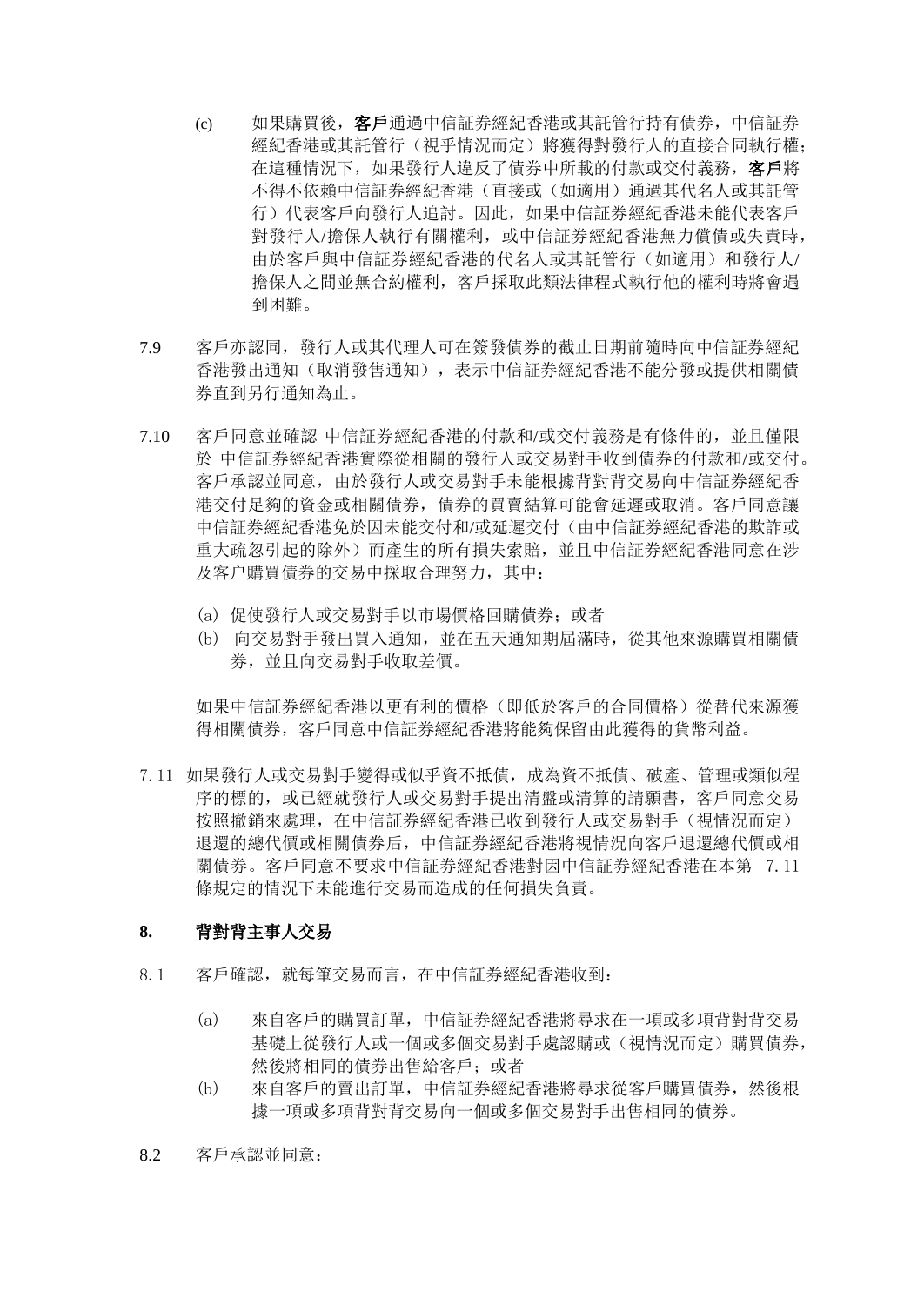- (a) 在交易中,中信証券經紀香港並非客戶的執行代理人,亦不承擔任何代 理人的職責或義務;中信証券經紀香港也不擔任客戶的受信人或顧問。
- (b) 對於涉及客戶從中信証券經紀香港購買債券的每項交易,在結算日,客 戶應向中信証券經紀香港全額支付總代價,而中信証券經紀香港則應按 照《條款和條件》、發行文件或其它文件的規定,於收到客戶全數繳付 的總代價後(或者,如市場慣例有所不同,於市場慣例指定的時間內) 將有關證券貸記入客戶的證券戶口中。
- (c) 對於涉及客戶向中信証券經紀香港出售債券的每項交易,在協定出售證 券的結算日,客戶須按中信証券經紀香港規定的方式向中信証券經紀香 港交付該等債券,而中信証券經紀香港則應按照《條款和條件》的規定, 於收到客戶全數交付的票據後(或者,如果市場慣例有所不同,於市場 慣例指定的時間內)並(在扣除任何費用徵費、稅款和其它費用後)將所 得款項淨額貸記入客戶的證券戶口中。
- (d) 除非客戶已向中信証券經紀香港提供足夠的流動資金全數繳付交易的總 代價,否則中信証券經紀香港有權拒絕為客戶從中信証券經紀香港購買 債券的交易進行結算。
- (e) 客戶授權中信証券經紀香港從其開立於中信証券經紀香港或其聯屬公司 的證券戶口、結算戶口或客戶的其它帳戶扣除及轉移資金及/或證券以履 行客戶於交易項下的付款及/或交付義務。
- 8.3 客戶承認本文第 4 條和《條款和條件》中包含的陳述、保證和確認,其中 (i) 中 信証券經紀香港將於據此決定是否與該客戶進行交易; (ii) 出售債券的發行人或 其他交易對手將據此決定是否與 中信証券經紀香港進行相關交易。

## **9.** 免除責任和彌償

- 9.1 客戶承認,對於客戶或任何第三方因任何交易或與本附錄相關的任何的直接或間 接損失,中信証券經紀香港將不承擔任何責任(由中信証券經紀香港的欺詐或重 大過失引起的除外)。
- 9.2 中信証券經紀香港沒有義務:
	- (a) 核實任何債券擁有權的有效性;
	- (b) 確定客戶的國籍或提醒客戶其所持或指示中信証券經紀香港代其購買之債 券包含的擁有權限制(例如:屬於某些年齡、國籍、公民身份、居住地或 居籍的人士被禁止擁有相關票據): 或
	- (c) 就客戶所持債券,提醒客戶任何相關的監管或申報要求。
- 9.3 客戶應就中信証券經紀香港、其聯屬公司及相關人士的下述損失作出彌償,使彼 等免受損失: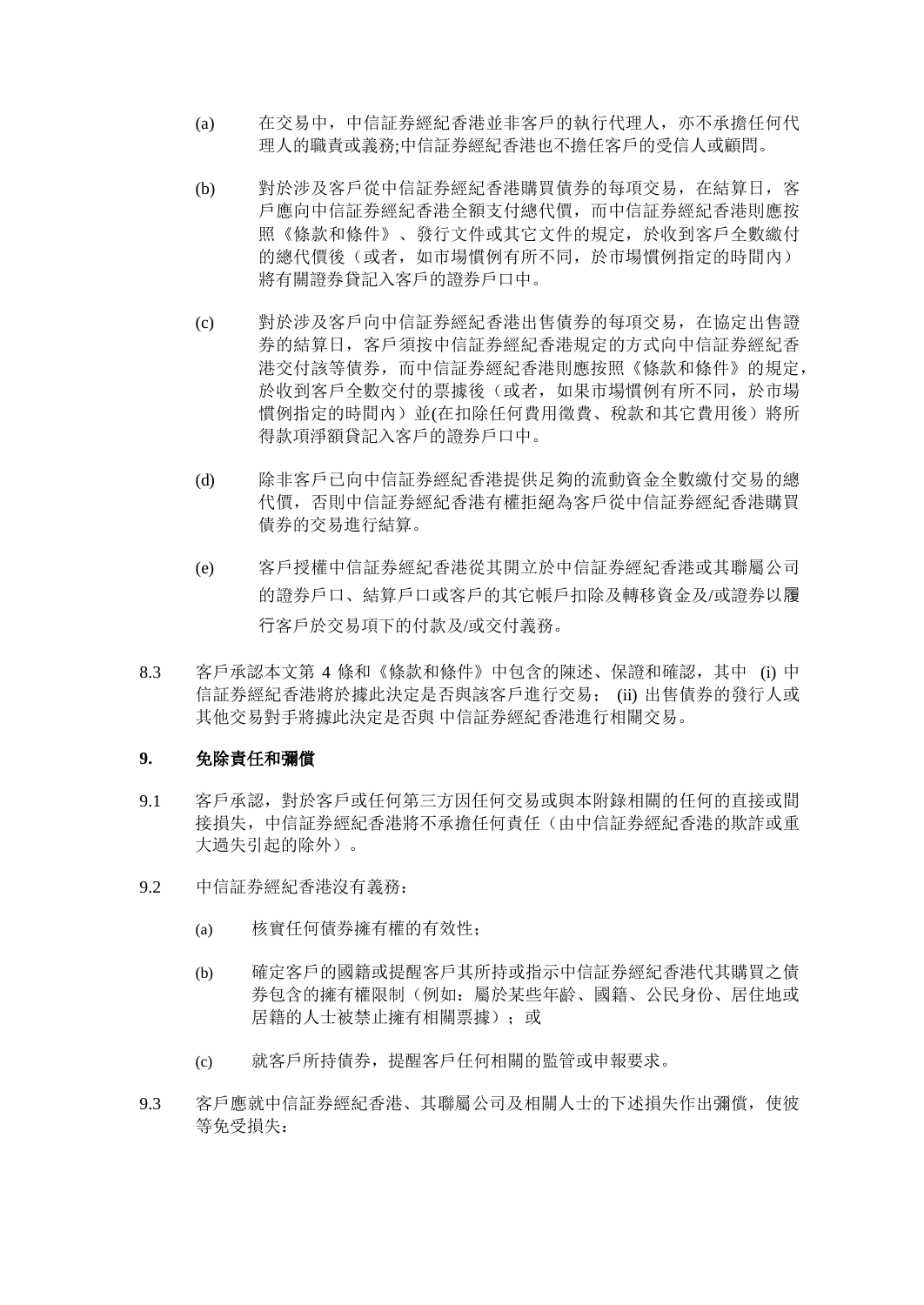- (a) 就每項交易而言,包括但不限於任何到期應付但未付的款項、認購金額之 利息及任何中信証券經紀香港因為客戶而招致的成本及費用;
- (b) 由於中信証券經紀香港根據本附錄向客戶提供任何服務而(直接或間接) 招致的損失,包括但不限於對其託管行作出彌償的所有責任以及任何中信 証券經紀香港、其聯屬公司及相關人士因為執行客戶的指示和/或交易指 示而招致的費用和成本(包括訴訟費):及
- (c) 由客戶作出的任何陳述、保證或承諾的不准確或違反該等陳述、保證或承 諾。

客戶授權中信証券經紀香港處置或通過其代理人處置為客戶持有的任何債券,以 籌集資金以彌補中信証券經紀香港、其聯屬公司和相關人士遭受的任何損失。

## **10.** 客戶資訊**/**個人資料

- 10.1 客戶確認,中信証券經紀香港已告知客戶,根據中信証券經紀香港與發行人或任 何對手方的協議,中信証券經紀香港有義務,根據適用法律和法規,通過相關發 行人或交易對手方及時提供驗證(購買債券)客戶身份的資訊的規定予任何結算 所、監管機構、管理局或交易所,以及此等義務將在交易完成後或甚至相關協議 終止後也須繼續履行。
- 10.2 客戶進一步確認並同意證監會、聯交所或其它司法管轄區的監管機構、管理局或 交易所可不時就資料披露或證券市場監管制訂監管要求,而根據該等要求,中信 証券經紀香港可能會被要求向有關機構披露客戶的身份、帳戶資訊(如適用)、 個人資料以及一些與客戶、其交易、中信証券經紀香港提供的服務有關的資訊和 材料(統稱「客戶信息」)。
- 10.3 儘管《條款和條件》中有任何規定,客戶特此授權中信証券經紀香港(1)按照 中信証券經紀香港認為合適的方式分別遵守第 10.1 和 10.2 條規定的披露要求;及 (2)在未事先通知或經客戶同意的情況下,將任何客戶信息轉發至任何結算所 及香港及其他相關地區的監管機構。

## **11.** 不可抗力

- 11.1 「不可抗力事件」是指一些發生在香港或其他地區, 令當事人不能履行或必須延 遲履行協議項下任何本份或責任但不受當事人控制的事件,而有關問題並非因當 事人未有盡努力避免失敗或拖延而產生,其中包括但不限於,天災、災禍、戰爭、 內戰或衝突、叛亂、內亂、侵略、外敵行為、敵對行為(無論宣戰與否)、恐怖 主義行動、火災、爆炸、地震、海嘯、洪水、閃電或其他惡劣天氣情況、罷工、 工業行動、政府限制、交易所或市場裁決、交易暫停、電腦故障、電腦網路、交 易系統、結算系統或通訊系統故障、設備故障、電力中斷、駭客入侵、破壞、兌 換或轉帳限制、徵用、無法使用證券戶口記錄或證券戶口、已發生或可能出現的 債務延期償付(無論屬私人或公開性質)、新法規設定的禁令、外匯管制、資金 管制、貨幣解體或任何區域性、國際性或產生於客戶居住地或任何交易所所在地 的其他限制。
- 11.2 倘任何一方受不可抗力事件影響,當事人必須及時通知另一方事件的性質及程度。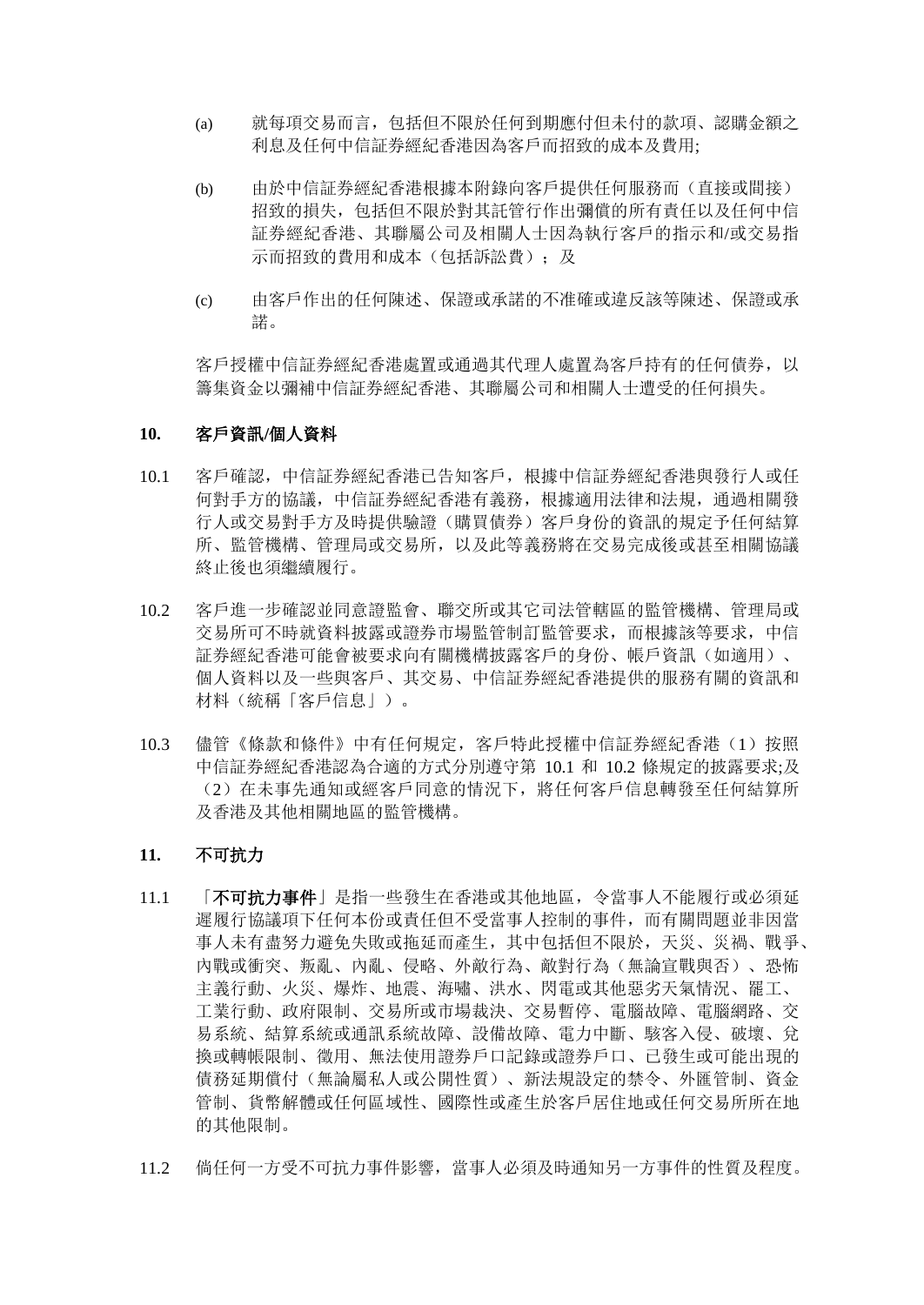11.3 雖然協議另有規定:(i)中信証券經紀香港可暫停任何交易及客戶相關全部或部份權 力和權利;(ii)任何一方均不會被視為違約論,且若已通知對方因不可抗力事件而 未能履行或必須延遲履行任何責任,亦毋須負責或作出任何賠償;及(iii)若中信証 券經紀香港以全權及其絕對酌情權決定為合適,履行責任的時間,可根據延誤的 期間,相應延長。

## **12.** 第三方的權利

- 12.1 除第 4.3 和 8.3 條明確規定外,非本附錄一方的任何人無權根據《合同(第三 方權利)條例》(第623章)強制執行或享有本附錄任何條款的利益。
- 12.2 在任何時候,無需非協議一方的任何人的同意以撤銷或更改協議。

## **13.** 適用法律和司法管轄權

13.1 本附錄受香港法律管轄並按其解釋。《條款和條件》中的管轄權條款也適用於本 附錄。

# **14.** 其他

- 14.1 如果本附錄的任何條款被其所適用的任何法律視為無效、非法或不可執行,則不 應影響本附錄的其餘條款。
- 14.2 如果本附錄的內容與《條款和條件》的內容發生衝突或不一致,則以本附錄的內 容 為准。如果本附錄的內容與發行文件和《條款書》有不一致,則涉及發行人訂定 的條款及債券的特徵的內容均以發行文件和《條款書》的內容為准。
- 14.3 本附錄的第 4、9、10、13 及 14 條於本附錄及協議終止後仍然維持有效。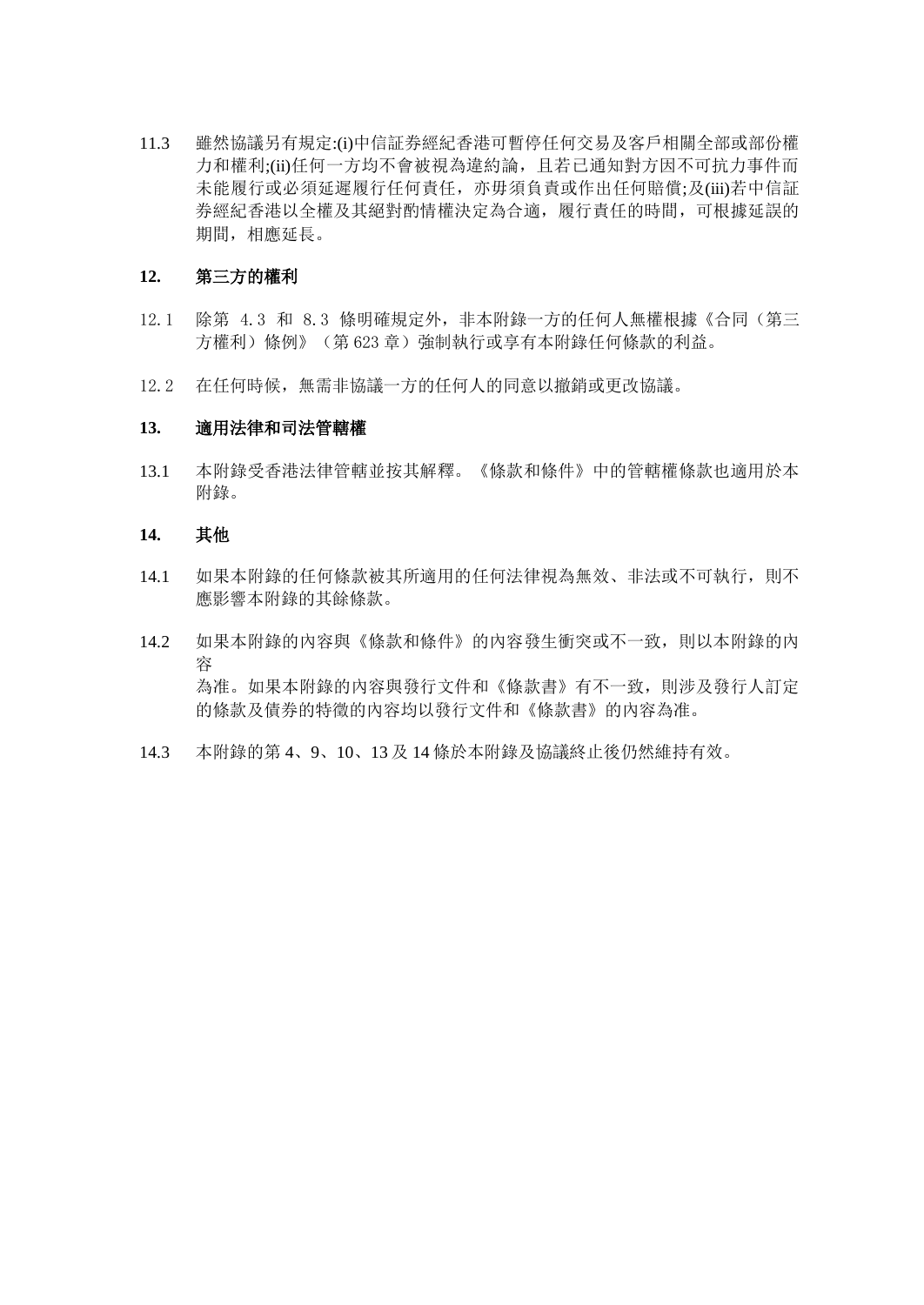## 附表 **1**

#### 風險披露聲明**-**債券

#### 致: 客戶

本《風險披露聲明》不能詳盡無遺的披露債券交易的所有風險和債券交易的重要事項。 由於投資涉及風險,只有在您已經瞭解相關合約(和合約關係)的性質以及您承受風險 的程度時,您才應進行有關交易。您應該根據您的經驗、目標、財務資源和其他相關情 況仔細考慮交易是否適合您。請仔細閱讀本附表,並在您認為合適時提出問題並聽取獨 立意見。

債券的價格可以且確實波動,任何個別債券或票據的價格可能會向上或向下移動。債券 交易可能會導致損失而非產生利潤。有關債券甚至可能變得毫無價值。債券不是普通儲 蓄或定期存款的替代品。

#### 主要產品風險

1. 您應尤其瞭解以下風險因素:

信用風險-債券會涉及發行人(作為發行債券的實體)和擔保人(如果適用,作為 擔保發行人債務的實體)的違約的風險。發行人或擔保人信用評級的任何變化都 會影響債券的價格和價值。信用評級越低(如非投資級債券),違約風險或其他 不利信貸事件(例如:未能繳付債券票息、需要進行債務重組等…)發生的可能性 越高。如果債券未被信用評級機構評級(即未評級債券),投資者將無法追蹤債 券/發行人信貸情況的變化。信用評級機構指定的信用評級不保證發行人的信譽。 如果發行人/擔保人破產,您可能喪失您全部的投資。

流動性風險-債券的二級市場流動性遠低於股票證券的二級市場。無人能保證債券 會有活躍的二級市場或任何市場報價能代表公允價值。因此,如果您希望在到期 日之前出售債券,,在任何情況下或在某些情況下,如果不對公允價值作重大折 扣時,則可能很困難甚至會無法找到買方。在此情況下,投資者可能需要繳付很 多費用或會遭受重大損失。

利率風險-債券更容易受到利率波動的影響。一般而言,債券價格會在利率上升時 下跌。

貨幣風險-如果債券以外幣計價,則在將贖回金額轉換回本幣或基礎貨幣時可能存 在匯兌損失。

交收延遲 - 如果中信証券經紀香港按照背對背交易與之交易的交易對手違約或未 能履行其義務,則債券買賣的交收可能不會在交易日發生或根本不會發生。

### 高收益債券的主要產品風險

2. 在您投資高收益債券(例如:非投資級債券或未評級債券)之前,您應該瞭解以下 各項額外風險: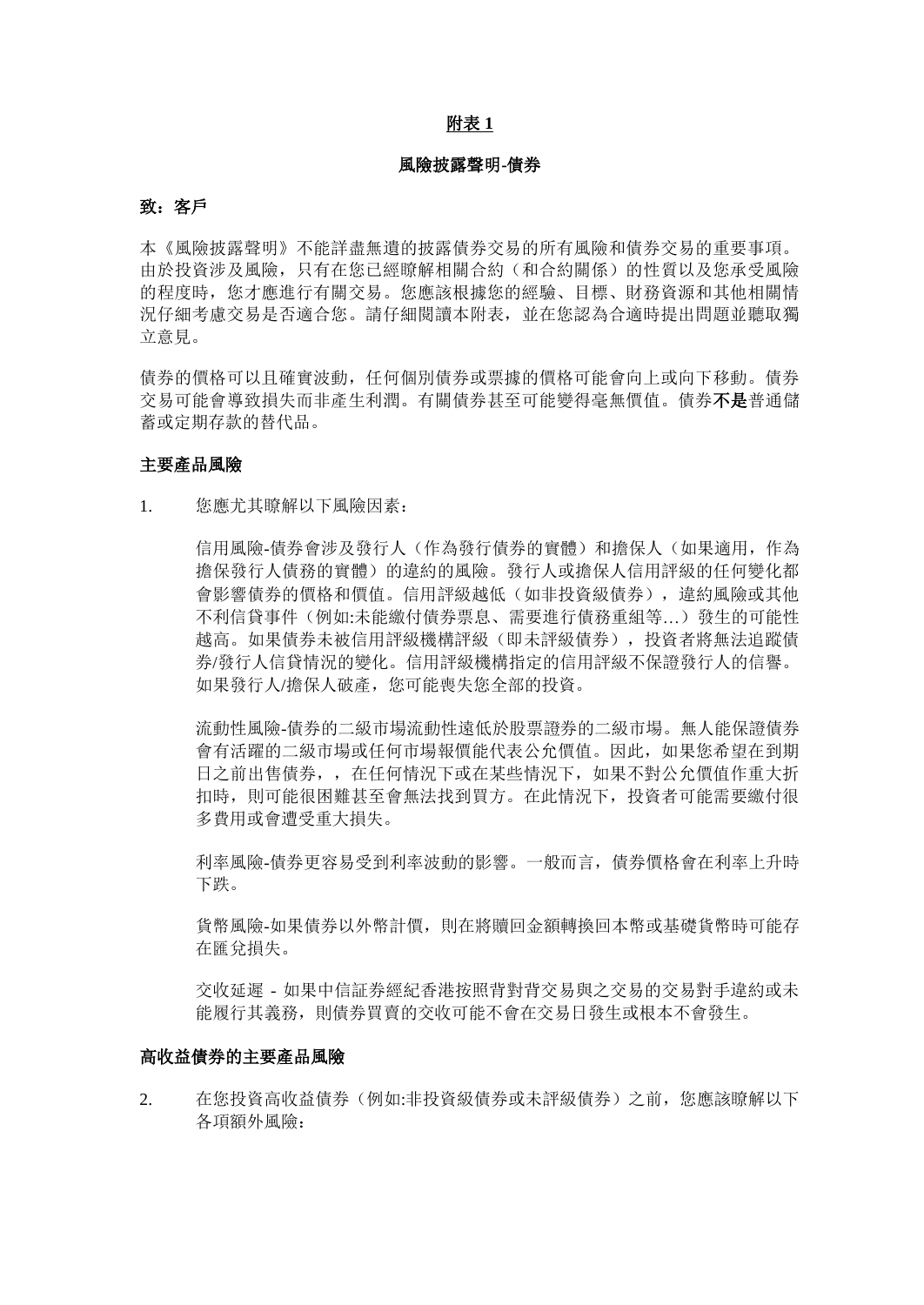更高信用風險-高收益債券的評級通常低於投資級別或未被評級,因此其發行人違 約的風險更高;及

更容易受經濟週期的衝擊-在經濟衰退期間,高收益債券的跌幅通常比具有投資級 別的債券的跌幅更大,因為投資者更偏向回避風險,以及違約風險會上升。

### 主權債券的主要產品風險

3. 主權債券是政府發行的債券。此類債券會涉及主權國家未能償債或拒絕償還債務 的風險。主權國家的償還能力將受到國家的經濟的影響,其支付意願將受到其政 治體制、領導力和穩定性的影響。主權債券的投資者也可能遇上國家貨幣受嚴重 高通脹影響的風險,這可能導致投資本金和債券息票的貶值。

# 永久債券的主要產品風險

4. 永續債券沒有到期日,只能通過二級市場的銷售進行貨幣化,或者如果證券可以 贖回,則由發行人單方面決定何時可以贖回。永續債券並非保本產品。債券息票 的支付能力將取決於發行人業務於一段很長時間內的可持續性,而且息票的支付 (按發行的條款和條件所述)可能會延期,也可能是非累積的。當發行人贖回證 券時,投資者收到的所得款項可能遠低於初始投資金額。如果發生提早贖回,投 資者將面臨再投資風險,這意味著當前的市場狀況可能已經發生變化,而投資者 就算進行再投資也未必能賺取與之前相同的利息或回報。此外,與高級債券的投 資者相比,永續債券在償還權排行中處於次級地位,永續債券的投資者在發行人 清盤時只有較低的優先索償權利(因此承擔較高的風險)。

## 次級債券的主要產品風險

5. 次級債券屬無抵押債券,其債權地位亦低於其他涉及同一資產的高級債權。由於 次級債券的索償權利較低,其投資者將承擔比持有同一發行人發行高級債券的投 資者承受更高的風險。次級債券的信用評級通常也低於高級債券。投資者應特別 注意此類產品的信貸資料,包括發行人、次級債券和/或擔保人的信用評級(視情 況而定)等。

#### 以人民幣計值的債券或相關資產的主要產品風險

6. 您應注意人民幣兌其他外幣的匯率經常波動,您也將受到中華人民共和國政府對 人民幣與外幣兌換監管等因素的影響。您將人民幣兌換成本國貨幣時,您於此類 產品的回報可能因為匯率波動而受到不利影響。人民幣不是可自由兌換的貨幣。 在任何時候通過香港的銀行兌換人民幣均可能受到某些限制。

#### 其他具有特殊特徵的債券的主要產品風險

- 7. 各個債券的特點和風險均不一樣,某些債券可能別具特點和風險。您應該在投資 前細閱有關債券的條款。特別要注意的是,有些債券可能:
	- 可贖回,這意味著當發行人在債券到期前行使其贖回權時,投資者將面臨 再投資風險,而且贖回時投資者收到的所得款項可能大大低於初始投資金 額;